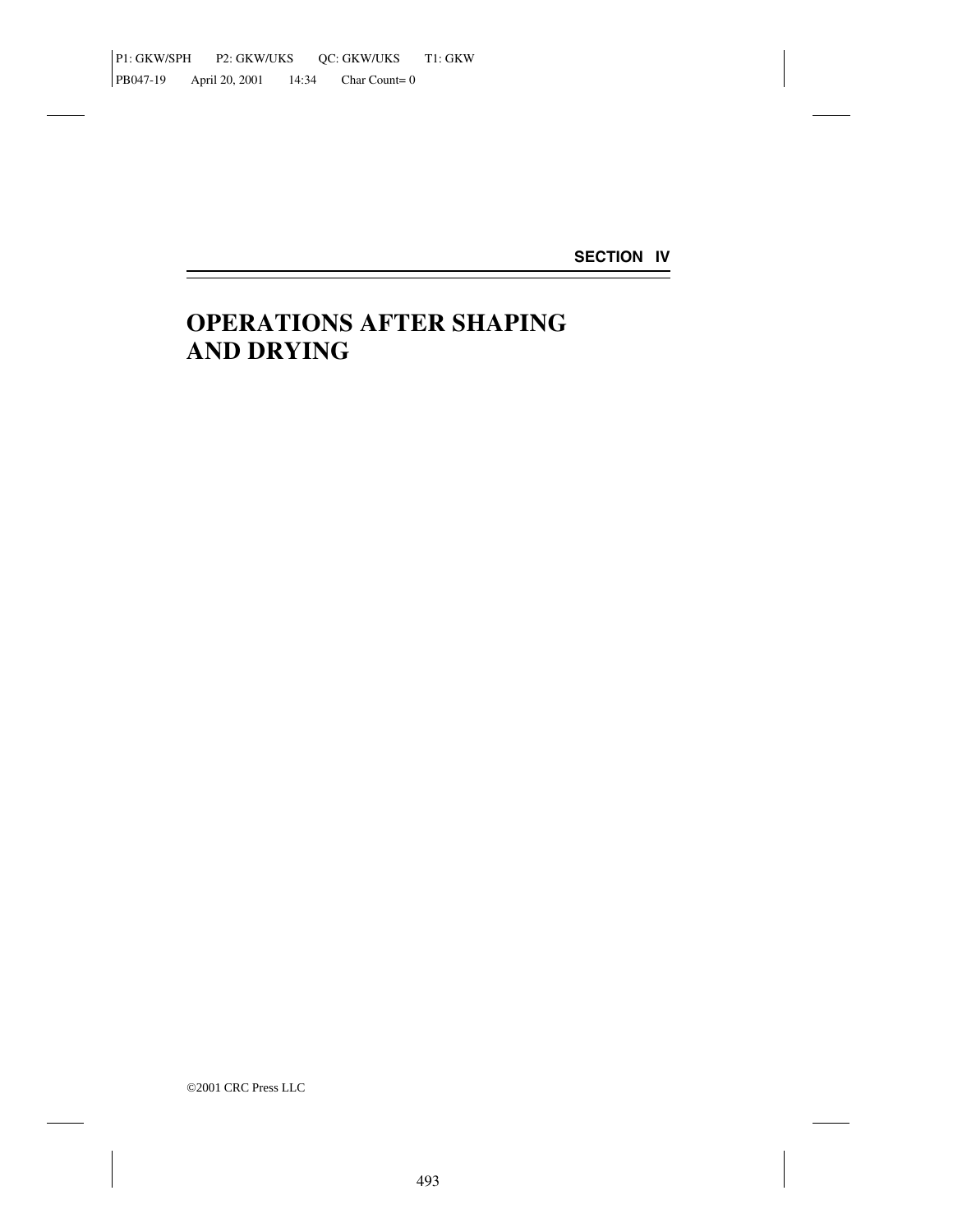## **Snack Food Seasonings**

JON SEIGHMAN

#### **1. INTRODUCTION**

**CONSUMERS** buy more than \$6.5 billion worth of flavored salty snacks in the United States annually. This is an incredibly competitive business where small regional chippers and national snack food giants go toe to toe in competing for a share of the snacking consumer's money. Americans are snacking more than ever before. From 1993 to 1998, the percentage of adults who eat three meals a day without snacking between meals decreased from 33% to 24%. Today, more than 50% of Americans eat less than three meals per day and snack once or twice between meals. There is a growing population of Americans who snack throughout the day with no sitdown meals at all. It should be no surprise that this translates into big opportunities for snack companies. However, snack consumers are demanding. They want variety and many options. It is up to the snack food companies to provide new seasonings for chips to keep snackers interested and coming back for more.

From cheese to barbecue (BBQ) to sour cream and onion, the average person consumes 8 pounds of flavored chips, pretzels, popcorn, nuts and meat snacks per year. Since the mid-1980s, flavor line extensions have fueled growth for many snack food producers. A reason for this is the huge expense associated with development, commercialization and marketing of new snack food brands. Developing a new snack brand is difficult. Manufacturers must identify how the new brand will be different from current brands. Shapes must be identified and tested. Texture and thickness must be evaluated. New equipment and ingredients may have to be purchased. In addition, advertising budgets must be increased to inform consumers about the new brand and persuade them to buy it.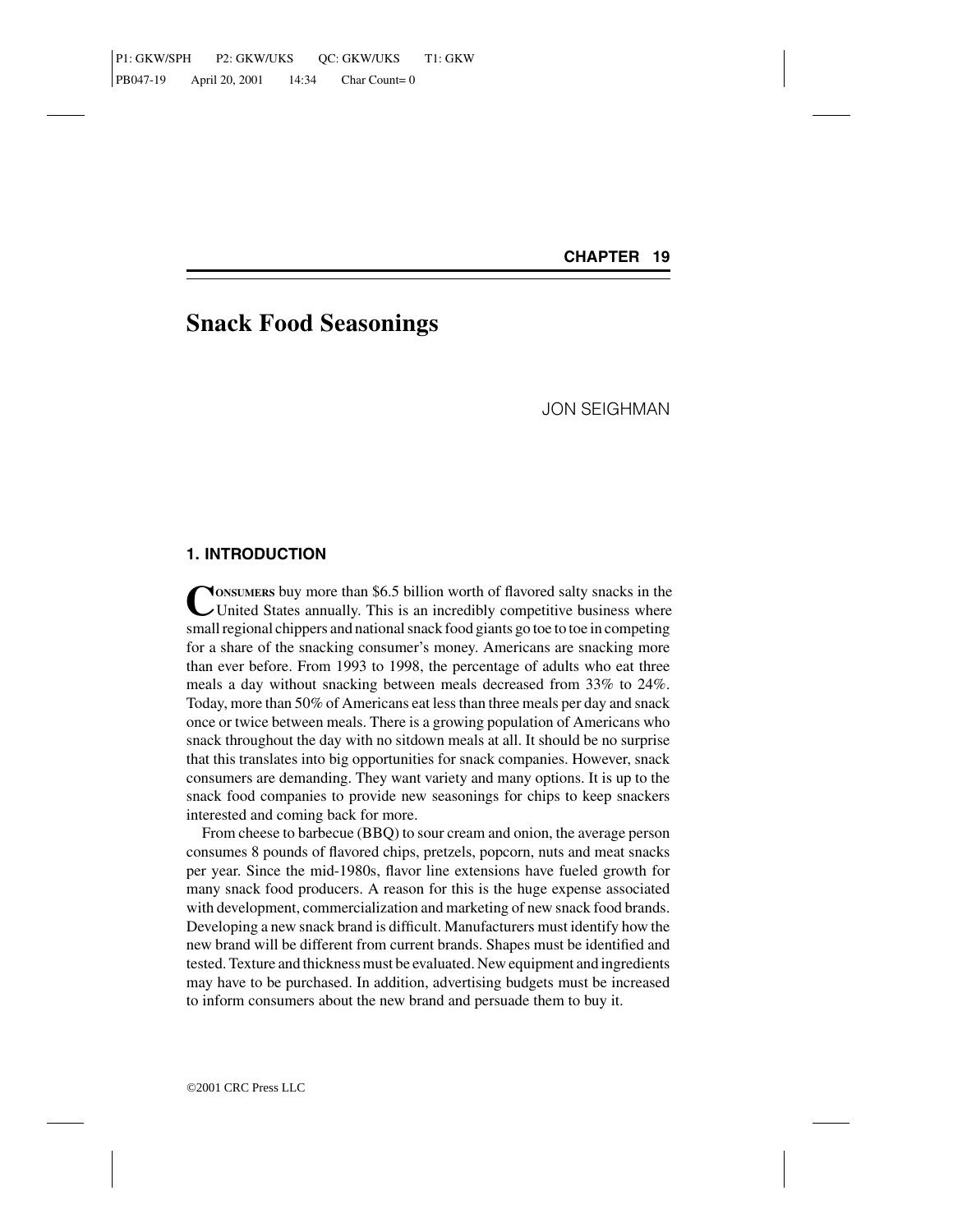On the other hand, a flavor extension of a line uses the same production equipment and brand name as existing products. Development time is shortened to the time spent formulating and testing the new seasoning. Consumers are already familiar with the brand and its benefits. A new flavor is easier to try and accept than a new brand. Line extensions allow the snack manufacturer to have a portfolio of products that appeal to a broad range of consumers at lower cost. Each flavor can be used to extend the reach of the brand. Snack food companies may launch a new brand once every five years, but launch new flavors each year.

Historically, the most popular flavors for salty snack seasonings have been Cheese, BBQ, Sour Cream and Onion, and Ranch. These four seasonings form the basis for the flavor portfolios of most snack food brands. As a result, consumers are very familiar with the taste profiles of these seasonings and readily accept them on almost any snack product. A Nacho Cheese seasoning developed for tortilla chips may taste just as good onpotato chips, or a Sour Cream and Onion developed for potato chips may be a great new flavor for corn chips. Many snack food companies include two or more of these flavor profiles in each new brand they introduce.

The challenge for many snack food companies is deciding on the seasoning to develop after the "Big Four." Since flavor line extensions are a major source of growth, snack companies are always looking for the next great-selling new snack flavor. The new flavor may be a replacement for BBQ, Cheese, Sour Cream and Onion or Ranch, but is just as likely to be a reformulation of the current flavor with enhancements to make the seasoning more in accord with current taste trends. For example, BBQ seasonings developed in the mid-1960s were typically hickory smoke type with high levels of torula yeast, paprika and spices. In the late 1980s, many companies reformulated their BBQ seasonings to switch from hickory smoke to mesquite smoke and made the flavor much sweeter by introducing sugar, dextrose, or honey. In the 1990s, many BBQ formulas were adjusted to be spicier with more red pepper and more acidity. Similar evolutions have occurred for each of the classic seasoning types over the last 20 years, with each profile changing slightly to match the changing tastes of the snack consumer. Although the classical seasonings have evolved gradually over time, at least one new flavor is introduced each year as a contestant for the next classic snack flavor that will withstand the test of time.

Successful new snack seasonings often use familiar flavors and combine them in creative ways. A review of the top-selling flavored snack food products shows that many of the same ingredients are used. Cheese powder, tomato powder, onion and garlic appear in almost every ingredients statement. These ingredients appear in seasoning formulas like BBQ, nacho cheese, pizza, taco, chili cheese, or ranch. The key to successful seasoning development is creating variety in new seasonings by combining well-known ingredients in unique ways.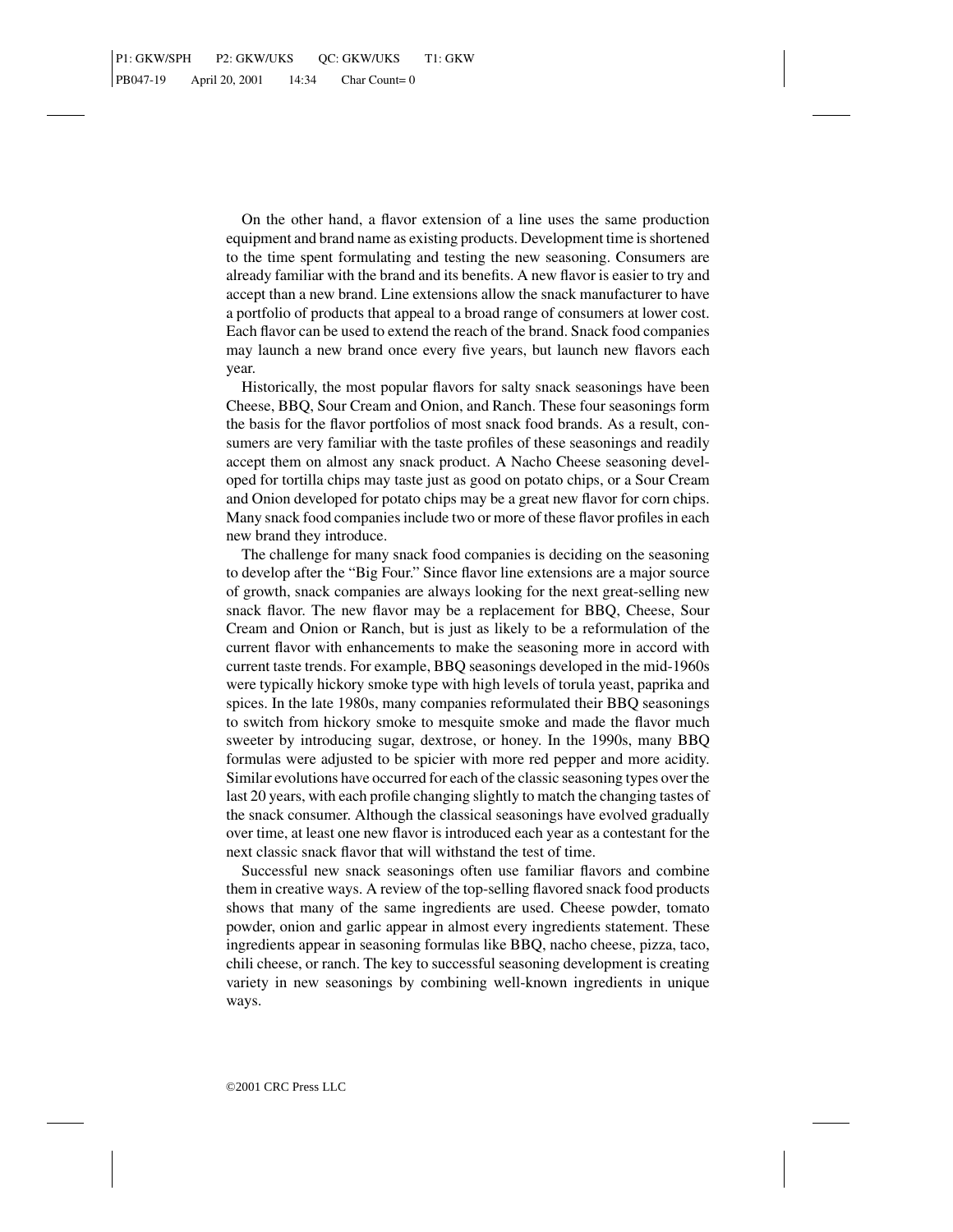## **2. INGREDIENTS**

Before discussing the formulation of seasonings, it is necessary to develop an understanding of the ingredients and their functions. As an example, one topselling snack has the following long ingredients statement, arranged in order of diminishing content:

Salt, sugar, maltodextrin, dextrose, monosodium glutamate, onion powder, tomato powder, brownsugar, sour cream powder, molasses, cheddar cheese powder, Monterey Jack cheese powder, garlic powder, spices, sodium diacetate, natural and artificial flavors, whey, artificial colors, natural hickory smoke flavor, worcestershire sauce powder, dehydrated bell pepper, hydrolyzed proteins, beef stock, autolyzed yeast, lactic acid, citric acid, vinegar, tamarind, disodium inosinate, disodium guanylate, and yeast extract.

Seasoning manufacturers do not construct complicated ingredient declarations to confuse the competition, but rather to create great-tasting snacks with well-balanced flavor and appetizing visual appeal. To accomplish this, seasoning formulators develop complex blends of ingredients that provide multiple flavor sensations. Each ingredient in the formula serves a specific function to help achieve flavor and appearance characteristics that attract consumers.

Some ingredients provide the characterizing flavor of the seasoning. The smoke, worcestershire, and natural and artificial flavors are the primary characterizing flavors in the seasoning, and part of the initial flavor burst. They are tasted first as the top note of the seasoning and also are part of the aftertaste.

Other ingredients affect the mouth feel or texture of the seasoning. Sour cream powder, cheddar cheese powder, or Monterey Jack cheese powder are not present to introduce characterizing dairy flavors that the consumer will taste and recognize, but to give a pleasant fatty mouth feel to the seasoning. The fattiness of these ingredients helps blend the harshness of the hickory smoke and meaty flavors with the background flavors of onion, garlic and tomato to provide a smooth transition from taste to taste.

Numerous flavor enhancers, including monosodium glutamate (MSG), disodium inosinate, disodium guanylate, autolyzed yeast and salt, are in the formula. These enhance the overall flavor impact of the seasoning and give a mouth-watering sensation that attracts the consumer to eat more. Some snack producers avoid use of flavor enhancers like these to meet consumer demands for so-called clean labels. But for seasoning formulators, this class of ingredients is very important in the development of great-tasting salty snack products.

In addition to enhancing flavor, ingredients are present to stimulate the basic taste sensations of sweet, salty, bitter and sour. For example, dextrose, brown sugar and molasses provide rich, sweet brown flavors to the seasoning. Molasses, tamarind, some spices and yeasts, provide a subtle bitterness to the formula. A complex acid profile results from the addition of sodium diacetate,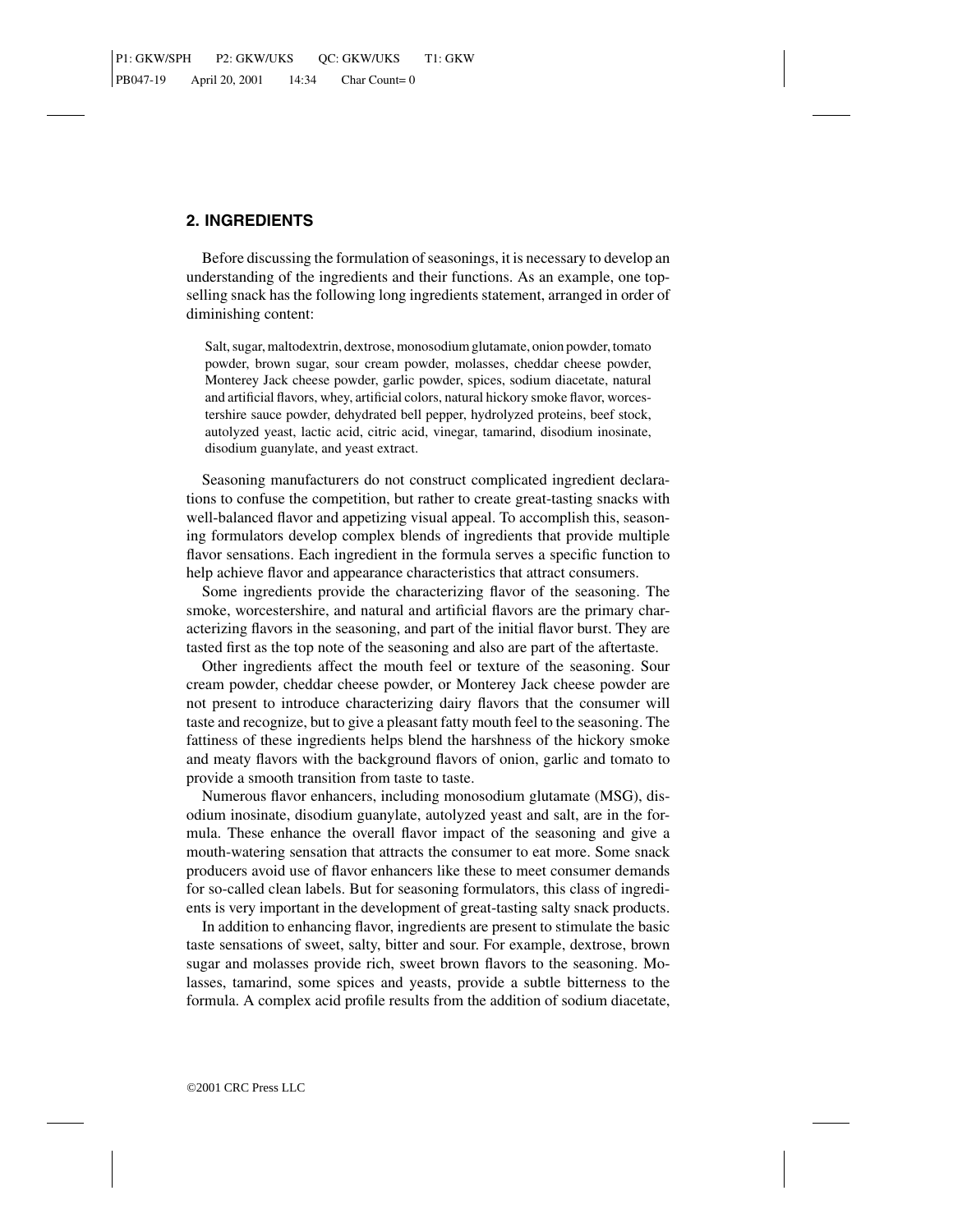lactic acid, vinegar and/or citric acid. The acid complex enhances the sweet brown flavors described previously.

The selected ingredients determine how the flavor releases, what the aftertaste will be, and whether the seasoning can be applied evenly. Grouping the ingredients of a seasoning into salt, fillers, spray-dried dairy and vegetable powders, spices, compounded flavors, flavor enhancers, sweeteners, acids, colors and processing aids helps to develop an understanding of how seasonings are formulated for salty snacks.

#### 2.1. SALT

Salt is a key ingredient in salty snack seasonings. The main purpose of salt is to potentiate the overall flavor of the seasoning. Without salt, it would have a bland flavor and lack intensity. The most common salt used in formulating seasonings is flour salt, a fine granular material with a particle-size distribution of 96% minimum through a U.S. 80 mesh (178 micron) screen. Granulated salt, fine flake salt, or pretzel salt may be used for snacks where only salt is added, but are not recommended for seasoning blends. The relatively larger salt particles have a tendency to adhere to the snack base differently than the other fine-particle-size ingredients in the blend, and often result in excessive salt falloff or uneven distribution of the seasoning

Salt typically is used in formulas at 15–25%, if the seasoning is applied to the finished product at 5–8%. The exact salt level for a seasoning should be determined through consumer testing. It is important to remember that salt also is present in many spray-dried dairy powders, hydrolyzed vegetable proteins (HVP), autolyzed yeast extracts and in some compounded flavors. Also, salt perception is enhanced by the use of monosodium glutamate, disodium inosinate, disodium guanylate and some organic acids. These factors should be considered when adjustments are made to the salt level.

#### 2.2. FILLERS

The fillers used in seasoning blends typically are low-cost, commodity products, bland in flavor. The most common fillers are: maltodextrin, corn syrup solids, wheat flour, corn flour and whey. Fillers are used in seasonings at 20–40%, depending on the type of seasoning and its level of application to the product.

Most seasoning blends are used on snacks at 5–8%. Formulators use fillers to adjust the application level of the seasoning to ensure desired coverage and flavor impact. For example, if the overall flavor impact of the seasoning is too strong, additional filler may be added to dilute it. If the appearance of the blend on the snack is uneven, one solution may be to increase its application level. But if the seasoning use level is increased, the filler should also be increased to maintain an equivalent flavor impact.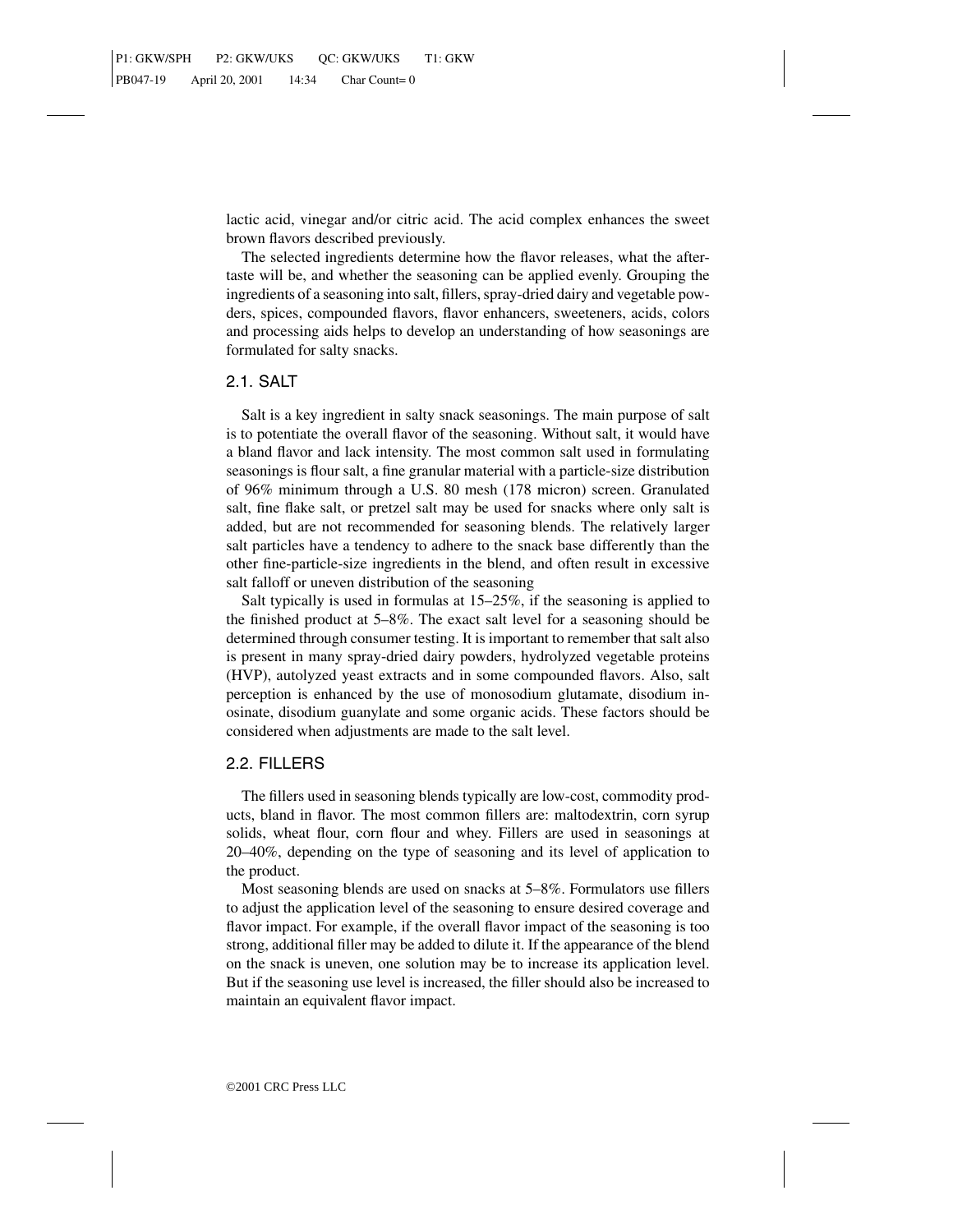This can be shown for a seasoning which contains, among other things, 20% maltodextrin, 20% added salt and 1% compounded flavor.

| Maltodextrin      | 20.00%  |
|-------------------|---------|
| Salt              | 20.00%  |
| Compounded flavor | 1.00%   |
| Other ingredients | 59.00%  |
|                   | 100.00% |

The blend was intended to be used at 5% on a snack base but, when applied to chips, although the flavor of the seasoning is acceptable, its coverage of the product is uneven. An increase in seasoning application level to correct this is indicated. But if the blend is applied at 7%, the flavor will be too strong. Therefore, the filler should be increased to dilute the seasoning.

Referring again to the example formula, at 5% use level seasoning, the maltodextrin, salt and compounded flavor on the finished product is 1%, 1% and 0.05%, respectively. If increased to 7% without adjustment of fillers, the salt content would be 1.4% and the compounded flavor 0.07%, a 40% increase of each:

| Ingredient                                                     | Formula                         | At 7% Use Level<br>on 100 g Chips                           | At 5% Use Level<br>on 100 g Chips                            |
|----------------------------------------------------------------|---------------------------------|-------------------------------------------------------------|--------------------------------------------------------------|
| Maltodextrin<br>Salt<br>Compounded flavor<br>Other ingredients | 20.0%<br>20.0%<br>1.0%<br>59.0% | 1.00 $q$<br>1.00 <sub>q</sub><br>0.05 <sub>g</sub><br>2.95q | 1.40 $q$<br>1.40 <sub>q</sub><br>0.07 <sub>q</sub><br>4.13 g |
| Total                                                          | 100.0%                          | 5.00 g                                                      | 7.00 g                                                       |

The objective is to keep the flavor impact of the seasoning when used at 7% equal to the flavor impact at 5%, and salt and flavor in the formula are reduced. The new levels are 14.30% for the salt and 0.70% for the compounded flavor. The difference in the formula is added to the maltodextrin.

| Ingredient                                                     | Formula                             | At 7% Use Level<br>on 100 g Chips                          |
|----------------------------------------------------------------|-------------------------------------|------------------------------------------------------------|
| Maltodextrin<br>Salt<br>Compounded flavor<br>Other ingredients | 26.00%<br>14.30%<br>0.70%<br>59.00% | 1.00 g<br>1.00 g<br>0.05 <sub>g</sub><br>2.95 <sub>g</sub> |
| Total                                                          | 100.00%                             | 5.00 g                                                     |

Referring to the previous chart, we see that the levels of flavor and salt in the first formula applied at 5% are now equal to the salt and flavor applied at 7%.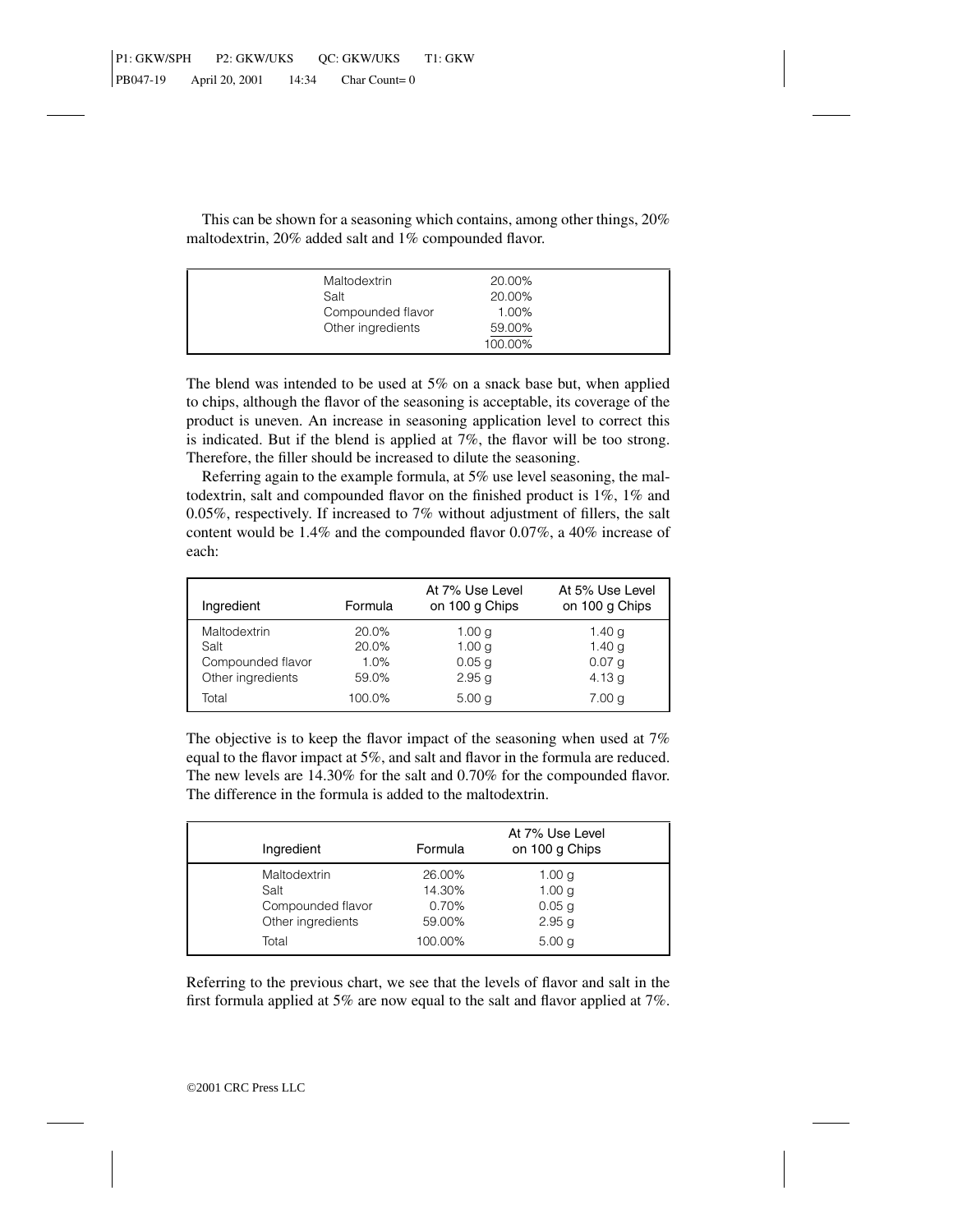The changes in bland filler will have little impact on the overall flavor of the seasoning when applied at 7%.

## 2.3. SPRAY-DRIED DAIRY POWDERS

Cheese powders, sour cream powders, butter powder and buttermilk powder are key ingredients in formulating blends for salty snacks. Their function is to provide mouth feel and flavor to the seasoning. Dairy powders are manufactured by spray drying a slurry of cheese, butter, sour cream, or buttermilk, water, starch, emulsifier, salt, and sometimes compounded flavors. The relatively high level of butterfat in the powders, typically 15–50%, makes them valuable to the seasoning formulator.

The need for dairy powders in seasonings like Nacho Cheese or Sour Cream and Onion is obvious because the named ingredients, cheese and sour cream, are required for labeling and for flavor. However, the use of dairy powders is not as clear in the case of BBQ seasoning. Formulators use dairy powders in this application to provide mouth feel and to help blend all the flavors contained in the seasoning. Seasonings without any fat tend to "clean up" very quickly; even well-formulated flavor profiles, lacking fat, have this problem. Dairy fat, with a melting point below  $100\textdegree F$  (37.8 $\textdegree C$ ), readily melts and coats the mouth during eating. As the fat melts, lipophilic flavor chemicals solubilize in the fat, creating a longer-lasting flavor sensation in the mouth. The aftertaste of the seasoning can be affected by manipulating the fat-soluble flavor components of the formula. This is useful in BBQ seasonings, which have a tendency to be harsh due to the smoky, meaty and vinegary notes present in their formulas. Spray-dried dairy powders should be used in most applications and not just dairy seasonings.

Many types of dairy powders are produced for use in the snack industry, and the product for the seasoning should be selected carefully. The dairy powder should have a clean taste without significant cooked notes. Dairy powders are relatively expensive and are priced according to cost of the starting material used, the level of butterfat in the finished powder, and whether the product is kosher or not.

Dairy powders are used in seasonings at levels of 5–20%. At low levels, they help smooth out the flavor, especially if the seasoning has a high level of flavors and spices. At high levels, they make a significant contribution to the mouth feel and flavor of the seasoning.

## 2.4. DEHYDRATED VEGETABLE POWDERS

Onion powder, garlic powder and chili pepper are the most common vegetable powders used in seasonings. They are produced by drying a slurry of the vegetable, usually by heat and vacuum, to a moisture content of less than 5%. The resulting powders are relatively inexpensive and concentrated in flavor. Toasted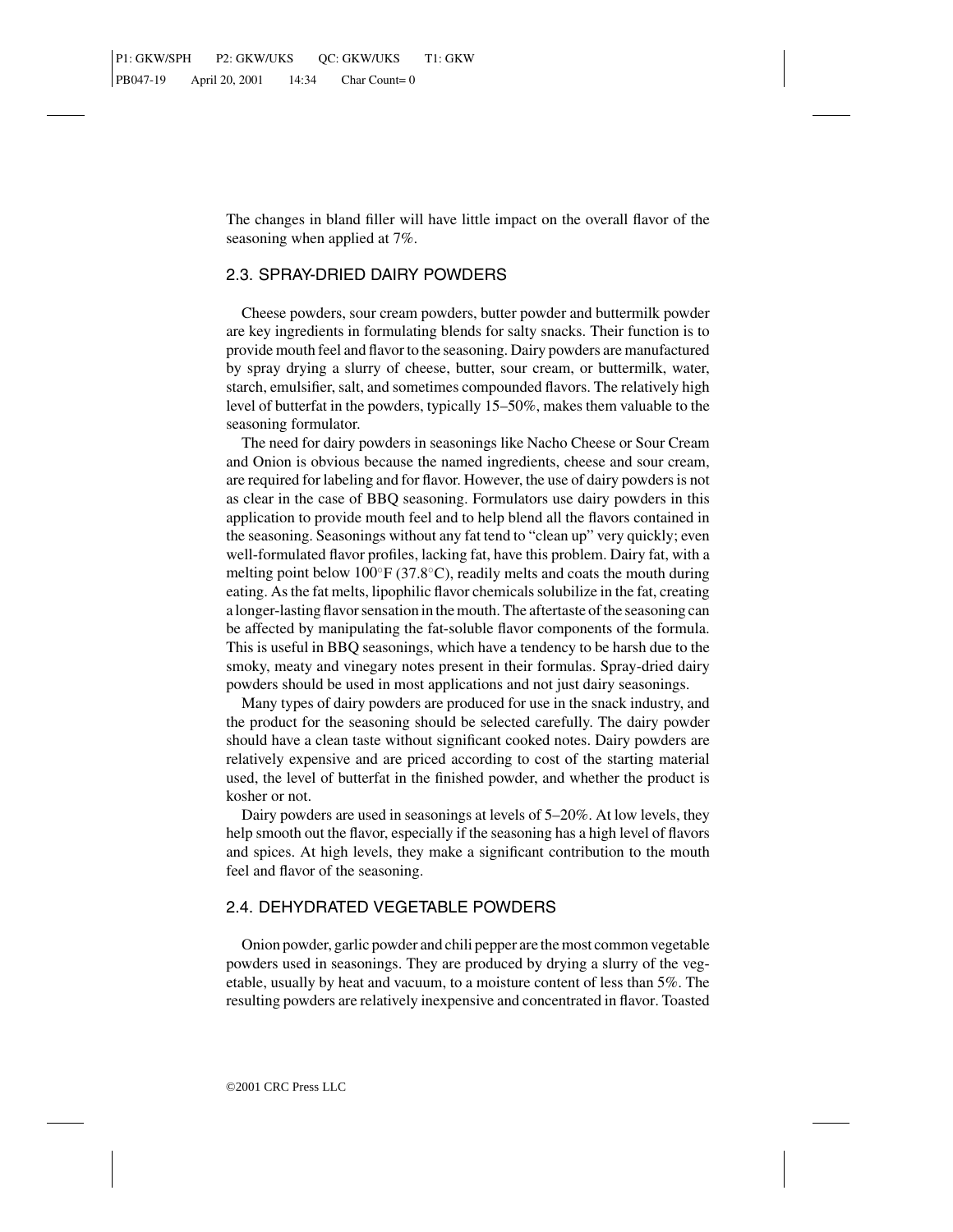or roasted versions of onion or garlic powders offer distinctively different flavor profiles.

Onion or garlic appears in almost every snack seasoning currently sold. They bring depth to the middle part of the seasoning's flavor profile. The initial flavor of a seasoning comes from compounded flavors that dissolve rapidly and release flavor quickly. After the initial burst of flavor, the next flavor perceived comes from ingredients that solubilize slower. Onion and garlic powders release flavor slower than spray-dried flavors and therefore are used to fill the middle of the taste experience. The initial flavor release can be intense in seasonings using only compounded flavors, but the flavor dissipates quickly. Addition of onion or garlic powder to the formula makes the taste profile more complex and prolongs the taste experience. Both ingredients are versatile in most applications, and can also be used at low levels to help sustain the flavor impact in cheese seasonings.

However, these powders are generally higher in yeast, mold and standard plate count than most other ingredients used in seasonings, a factor to consider if the blend is used in microbially sensitive applications.

Onion powder is typically used at 1–10% in seasonings, and garlic powder at lower levels, usually 0.5–5%.

#### 2.5. SPICES

Herbs and spices were the primary source of added flavor in seasonings for many years. The first snack seasoning depended on flavors contributed by spices such as black pepper, chili powder, mustard flour, oregano, basil and cumin. In some cases, the spices were ground to fine powders to blend easily with the salt, garlic and onion powders. Some spices, like parsley, oregano and basil, were used whole to contribute to the appearance of the seasoning as well as the flavor.

Spices have always been an important part of seasonings, and familiarity with flavor and appearance of common products is essential for any seasoning formulator. Formulators should be able to recognize by taste and appearance: anise, basil, black pepper, celery seed, chili pepper, cinnamon, clove, coriander, cumin, dill, fennel, marjoram, mace, nutmeg, oregano, parsley, rosemary, sage, savory, thyme and turmeric. All are commonly used in seasonings for snacks.

Spices, like onion and garlic, add depth to the flavor profile of a seasoning. Ground spices are concentrated in flavor, which releases slowly during the eating experience and lasts a long time, like onion and garlic. Whole spices are additionally visually appetizing.

More recently, spice extracts (essential oils or oleoresins), were added to seasonings for more flavor impact. Essential oils or oleoresin generally are spray dried, which accelerates the flavor release to be more like compounded flavors. Encapsulation increases shelf stability.

Generally, ground spices are used at  $0.25-2.00\%$  in seasonings. Spice extracts, spray-dried essential oil, or encapsulated spices are generally sold as  $5\times$ ,  $10\times$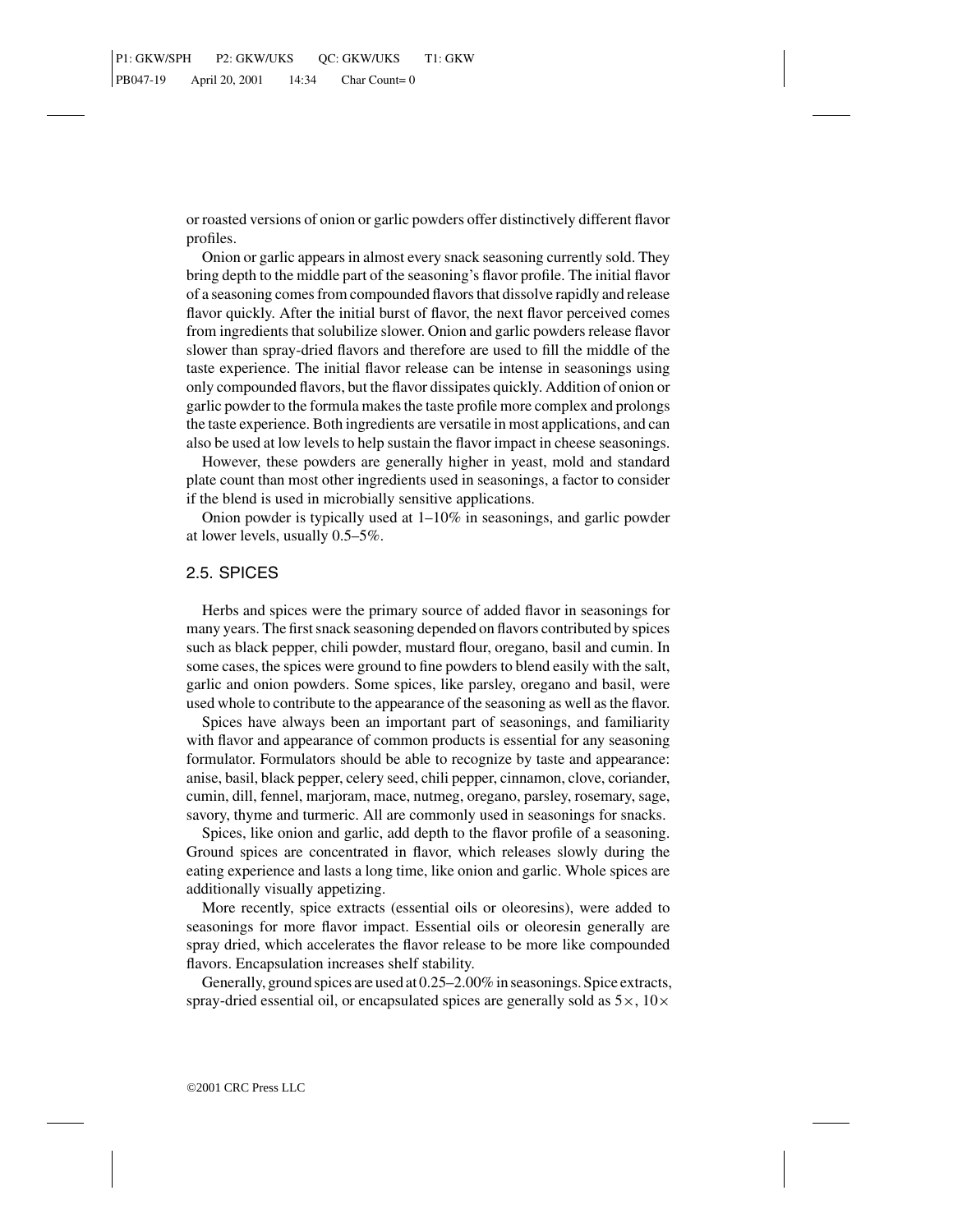or  $25 \times$  replacers for ground or whole spices. Spices are expensive ingredients on a per pound basis, ranging from \$2.00 to \$5.00 per pound, but their strength makes them cost effective for use in seasonings in most applications.

Like onion and garlic powders, spices have higher yeast, mold and standard plate counts than most other seasoning ingredients. Spices are generally treated with ethylene oxide or irradiation to reduce microbiological risk. The use of essential oils or oleoresins in place of whole or ground spices is a sound alternative because of the extremely low microbial risk after the extraction process.

## 2.6. COMPOUNDED FLAVORS

In the last 10 years, compounded flavors have replaced spices as the primary contributors to taste in seasonings. The need for a wider range of flavor profiles, and stronger-flavored seasonings, has led to the shift. Ground spices were not sufficiently stable over the shelf life of snacks, and some natural sources became too expensive for widespread use. Consumer testing indicated the need for stronger cheese flavors and more authentic dairy flavors, but spray-dried dairy powders no longer met the requirements. Consequently, formulators began incorporating compounded flavors into seasonings to satisfy the changing marketplace.

Advances in flavor technology enabled the development of a wide range of shelf-stable, high-impact flavors that are cost-effective for use in seasonings. Spray-dried or encapsulated flavors are used in most blends. Compounded flavors are used in seasoning formulas at 0.1–5.00%, depending on the application. Costs are \$3.00–10.00 per pound and are highly dependent on whether the components are natural or artificial.

Flavor selection has become the most important step in developing a seasoning. The potential compounded flavor should be screened in the application when considered. Smelling the bottle and finger tasting are not acceptable alternatives. Each potential flavor should be evaluated at two use levels, for example, the high and low levels of the usage range suggested on the container. This is necessary to see the effect of flavor level on the overall flavor of the seasoning. A range of flavor profiles should be considered before making the final selection. If the flavor is a butter flavor, then natural, natural and artificial, and artificial versions should be evaluated as well as flavors high in diacetyl and without diacetyl. Fresh butter profiles should be screened versus melted butter profiles. It is best to understand all possible source options for the flavor in question and how they interact with other seasoning ingredients and the base before making the final selection.

## 2.7. FLAVOR ENHANCERS

Like salt, flavor enhancers are key ingredients in seasoning. The most common flavor enhancers are monosodium glutamate, autolyzed yeast, disodium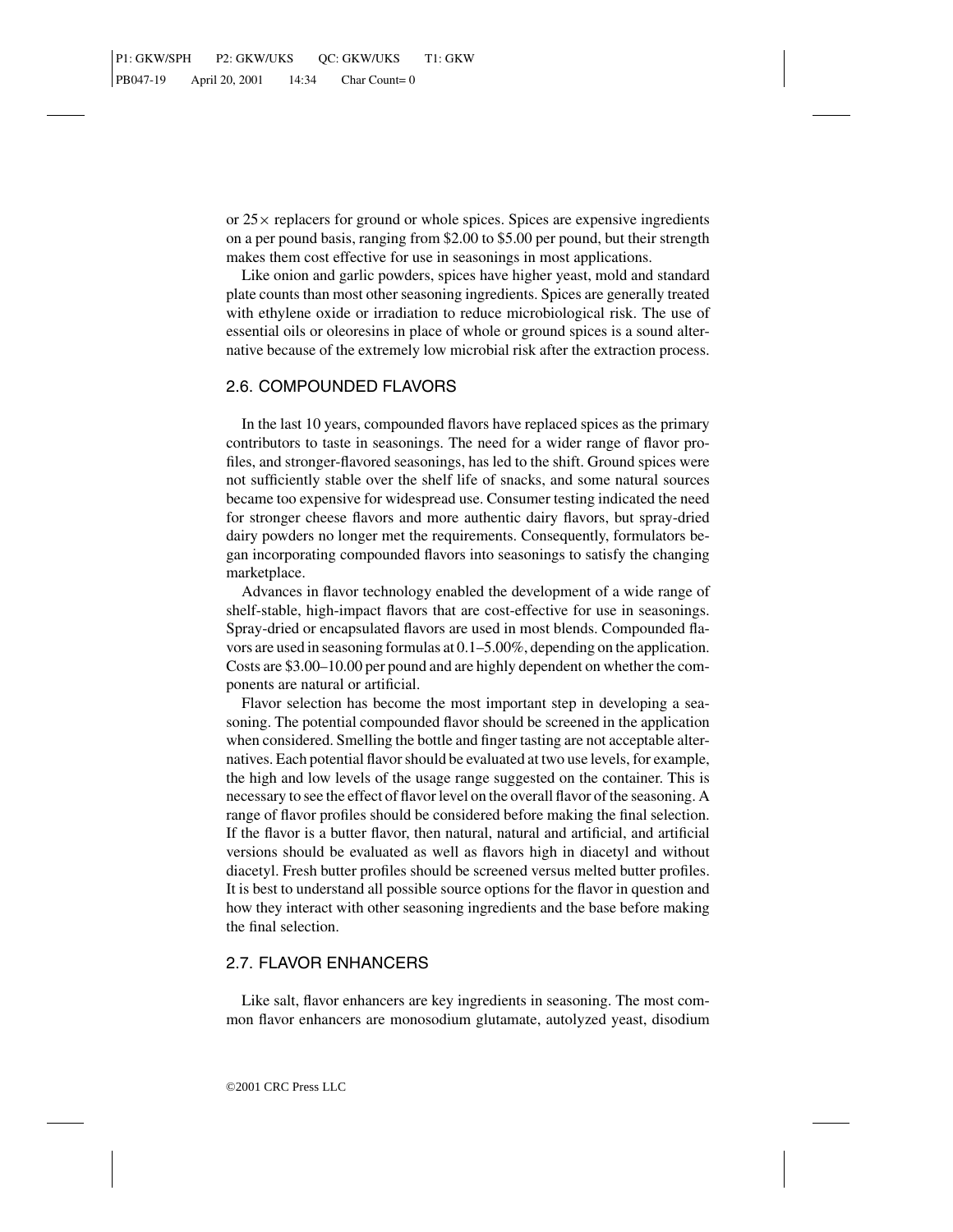inosinate, disodium guanylate and hydrolyzed vegetable protein. Each contains a high level of  $3'$  and  $5'$  nucleotides, which are known to potentiate savory flavors in seasonings.

Flavor potentiation is important to the overall taste of the seasoning. Without one or more of these ingredients, the seasoning may have a bland or flat taste. A mouth-watering response, resulting from the addition of nucleotides to the seasoning, will benefit all aspects of the flavor profile.

Use levels for flavor enhancers vary according to the seasoning profile, but starting levels are: monosodium glutamate, 1–5%, autolyzed yeast extract, 1–5%, disodium inosinate and disodium guanylate, 0.01–0.05% and hydrolyzed vegetable protein, 1–5%. Costs vary for these ingredients with MSG and HVP the lowest cost at \$1.00–\$3.00 per pound, to disodium inosinate and disodium guanylate at about \$13.00 per pound. Autolyzed yeast extract is priced at \$2.00–\$6.00 per pound.

#### 2.8. SWEETENERS

Sugar, brownsugar, dehydrated honey solids, spray-dried molasses, dextrose and fructose are the most common sweeteners used in seasonings. As with all seasoning ingredients, the formulator should select sweeteners with small particle sizes to be compatible with the other ingredients in the blend.

Each of the sweeteners gives a slightly different flavor to the formulation. Sugar, brown sugar and molasses give similar sweetness perceptions. Honey solids and fructose are similar in sweetness profile. Dextrose, when added to the formula, has a mouth-cooling effect and is effectively used in many BBQ formulations.

Most sweeteners are inexpensive additions for seasonings. Prices range from \$0.25 per pound for sugar up to \$0.70 per pound for honey.

Sweeteners should be added to seasonings with care because most are hygroscopic and may cause flowability problems during the hot summer months. Typically, additional free-flow agents are necessary.

#### 2.9. ACIDS

Citric, lactic, malic and acetic acids are the most common acids used in seasoning formulations. Additionally, the sodium salt of acetic acid, sodium diacetate, may also be used as anacidulant to mimic the flavor of vinegar.

## 2.10. COLORS

Color is added to most seasonings by use of artificial colors. The most common colors are FD&C alumina lakes including Yellow #5, Yellow #6, Red #40, and Blue #1. Alumina lakes are preferred in seasoning applications because of stability and non-reactivity. The use of pure dyes is not recommended in topical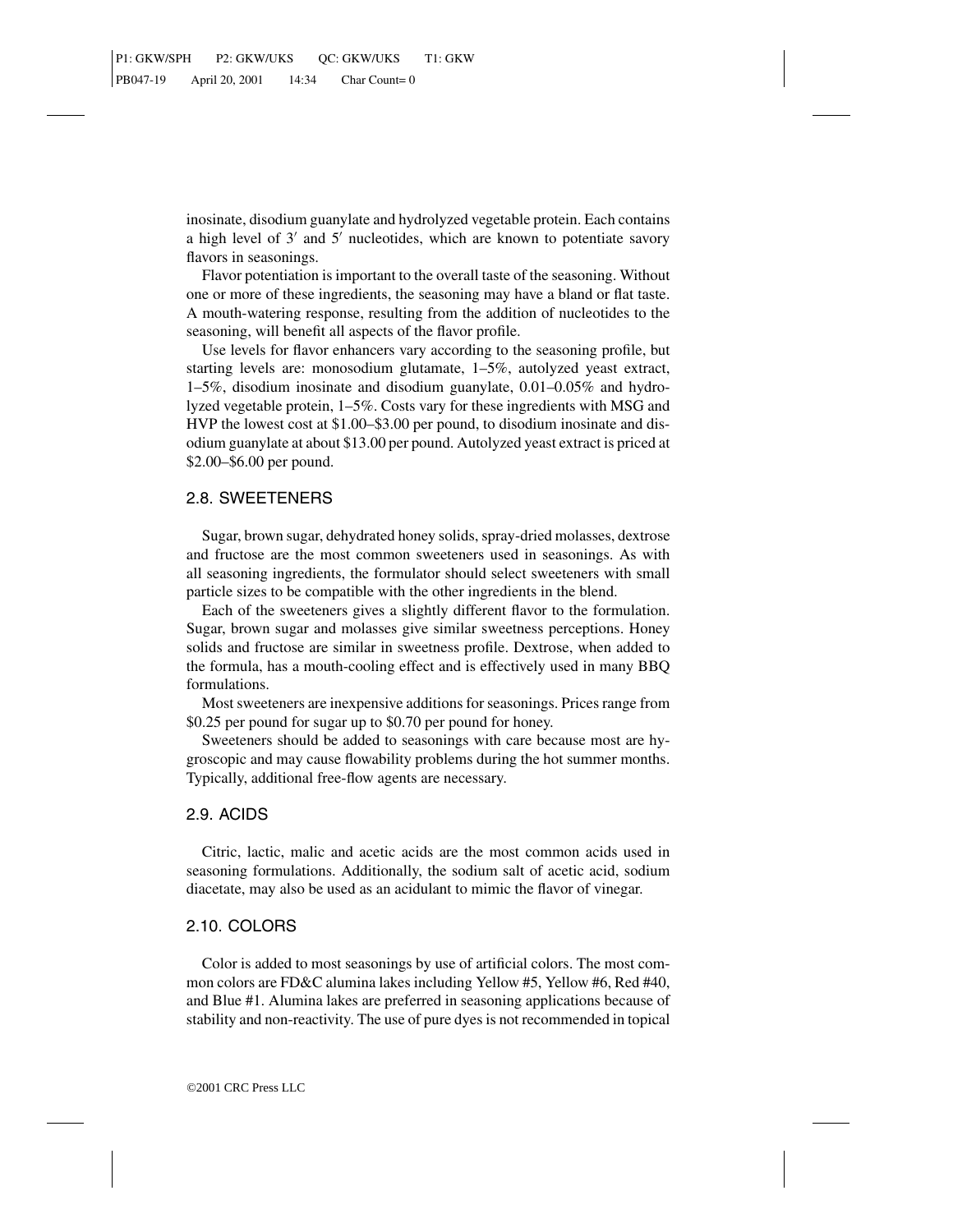seasoning systems. The color dye transfers readily to hands and clothing in the presence of a small amount of moisture and becomes a nuisance in production and final use by consumers. The lakes are used alone or as blends in seasoning formulations.

Almost any color may be made from combinations of these colors. Manufacturers of seasonings have two options for adding colors to formulas:

- Add directly to the seasoning blend following the addition of all granular material and any liquids. A blending step usually follows to begin dispersing the color; or
- Purchase spray-dried ingredients where colors have been added to the slurry prior to drying. An example is spray-dried cheddar cheese powders with FD&C Yellow #4 and FD&C Yellow #5 added. Cheese powder manufacturers generally offer a "normal color" version for applications where high levels of the cheese are used and a "triple color" version for use if lower levels of cheese are added to the seasoning but a significant level of orange color is desired.

The major advantage of adding color directly to the seasoning blend is flexibility in customizing. Seasoning manufacturers can quickly adjust color to meet customer needs for reformulation. Advantages of adding colors via spraydried ingredients is uniformity, ease of handling and weighing and avoidance of flashing of individual non-lake colors in the seasoning. Both methods of adding artificial colors to seasonings are used.

Extractives of paprika and turmeric may also be used for adding color to seasonings. These spice extractives are oil-soluble and must be plated onto salt, sugar or maltodextrin to distribute the color throughout the blend. Annatto can also be used to contribute a yellow or orange color to a seasoning. Caramel color is used to add brown to seasonings.

All the colors, with the exception of caramel color, are relatively expensive, priced at \$8.00–\$13.00 per pound. However, use levels are relatively low, resulting in a low-cost contribution to the total price of the seasoning.

The FD&C colors are the most stable of the colors and contribute no flavor. Extractives of paprika can be light-sensitive and will fade if a stabilized version is not used. Turmeric oleoresin can change color with varying pH ranges. Caramel colors usually contain sulfites, which may require declaration on the snack product label.

## 2.11. PROCESSING AIDS

With the exception of fillers and colors, all of the ingredients described thus far contribute to the flavor and flavor release of the seasoning. An equally important set of ingredients affects processing of the blend. These ingredients are added at different times during blending of the seasoning.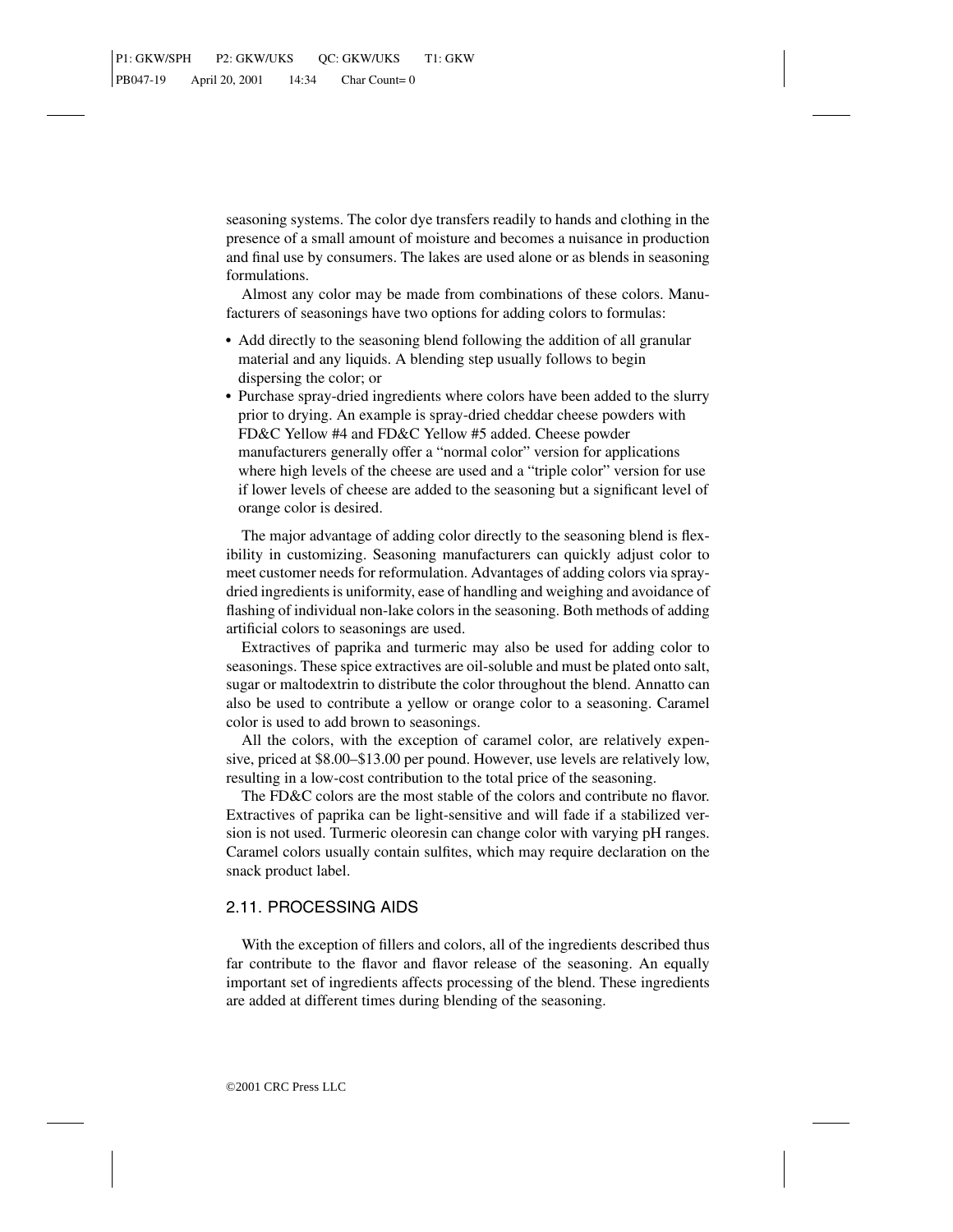Once the seasoning is formulated, consideration must be given to the method of its application to the snack product. Often, a tumbler coater is used in which a curtain of seasoning is spread over the snack base, allowing it to adhere to the base.

The seasoning must flow freely and not contain agglomerated particles; otherwise, the snack product will appear unevenly coated. Problems from ineffective use of processing aids include excessive seasoning fall-off, or clogging of the equipment and frequent shutdown for cleaning.

The most common processing aids are vegetable oil and silicon dioxide. Vegetable oil is used to coat ingredients that are hydrophilic, thus reducing the tendency of these ingredients to absorb moisture. This prevents the ingredients from agglomerating or causing lumps in the blend, which makes even application of the seasoning difficult. The best practice is to add the vegetable oil close after the hydrophilic ingredients in blending order, followed by a blending step of sufficient duration, which allows the oil to coat the material as completely as possible.

Vegetable oil is also important if the seasoning blend contains ingredients with large differences in particle-size distribution. Although it is advisable to keep the particles of seasoning formulations small and uniform in size and shape, sometimes larger particles are needed to improve the appearance of the snack, for example, dried parsley in sour cream and onion seasoning. In this case, it is important to have vegetable oil in the blend to facilitate agglomeration of the parsley with the other ingredients. The vegetable oil acts like a glue to hold the parsley in position throughout preparation of the seasoning and prevents its stratification. Once the hydrophilic ingredients are coated with oil, it is necessary to adjust the flowability of the seasoning back to its normal operating characteristics. This entails adding a free-flow agent such as silicon dioxide or tricalcium phosphate to the blend. These ingredients have the opposite effect of vegetable oil. They act by coating all particles in the blend with fine powders that resist agglomeration, effectively making the seasoning free flowing.

#### 2.12. ANTIOXIDANTS

Direct addition of antioxidants to a seasoning formulation is not widely practiced. Incidental addition of antioxidants to oil-soluble ingredients, for example, paprika oleoresin, is more common. Such antioxidants typically are used to protect the raw material during storage, but usually are non-functional in the seasoning. Vitamin E, alpha-tocopherols, extractives of rosemary, and butylated hydroxyanisole (BHA) and/or butylated hydroxy toluene (BHT) were once used in formulations in attempts to preserve seasonings. Now, alternative processing techniques for sensitive materials are often used in place of adding preservatives. Many snack manufacturers advertise their products as preservative-free and seasoning suppliers have responded by omitting addition of antioxidants.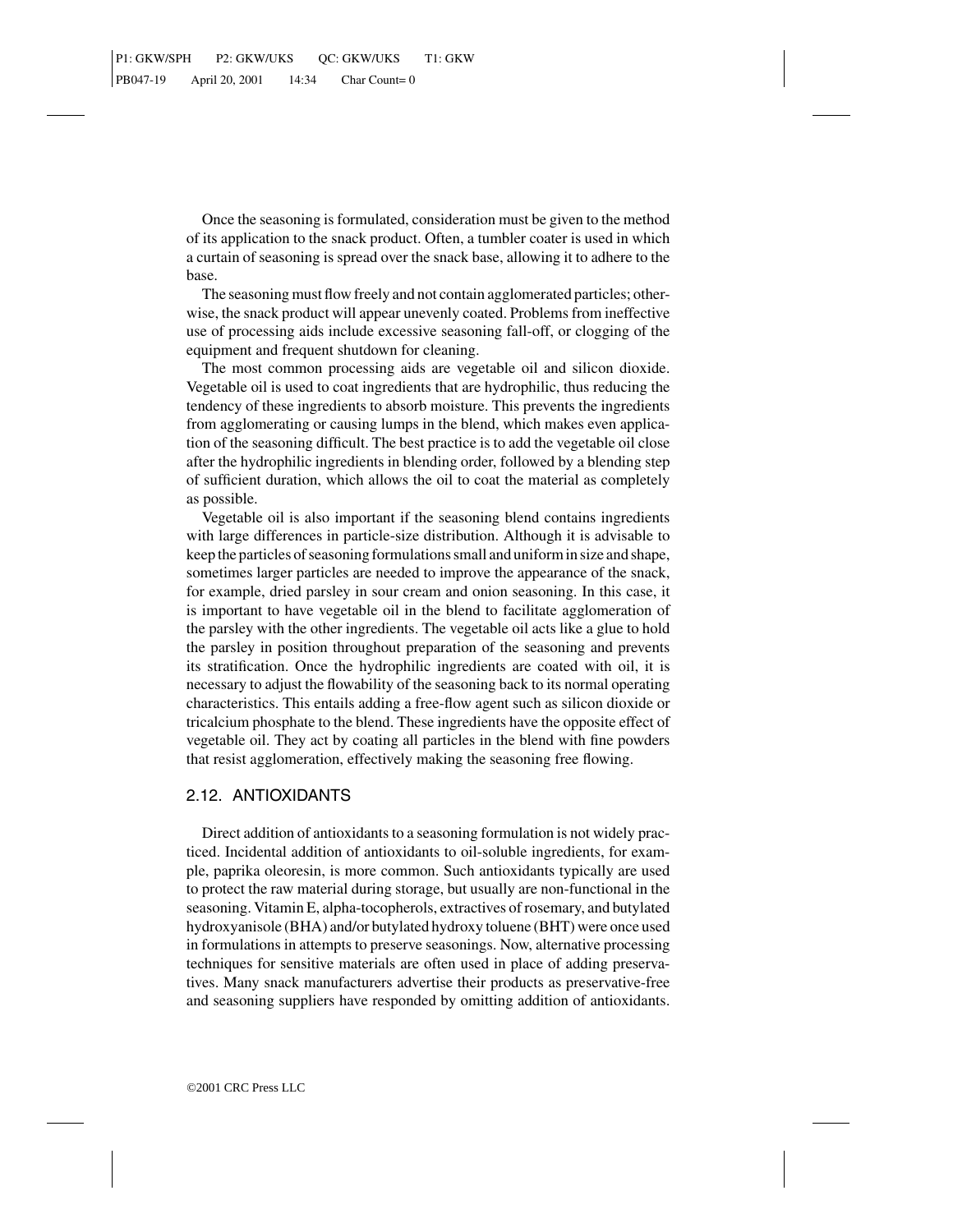High-barrier packaging films and gas flushing of packaged snacks have also eliminated much of the need for antioxidants in seasoning blends.

#### **3. SEASONING FORMULATION**

Seasonings for salty snacks are blends of salt, dairy powders, vegetable powders, flavor enhancers, spices, compounded flavors, colors and processing aids. When the blend is applied to potato chips, corn chips, tortilla chips or other snack bases, flavors in the seasoning, frying oil and the base start to intermingle. Partitioning of flavors occur and prevent some from being tasted. Other flavors are potentiated over time. With time, the flavors smooth together to form the overall flavor of the snack food. Allowing seasonings to equilibrate after blending, and allowing the seasoned snack to equilibrate after application, are important steps in evaluating seasonings during development.

When starting to develop a seasoning formulation, it is useful to think in terms of building a pyramid. The characterizing flavors of the seasoning are at the top of the pyramid. This is the part of the seasoning that is tasted first, like the sour cream flavor in Sour Cream and Onion potato chips, or the robust smoke flavor in a mesquite BBQ seasoning for corn chips. The origin of this flavor portion is typically compounded flavors or spices. These flavors are supported by the next level, a foundation of basic commodity materials. In the case of the sour cream flavor, the supporting commodity material is generally sour cream powder, but could be non-fat dry milk, buttermilk powder, or cheese powder. In the third level of the pyramid, the commodity materials and flavors are enhanced by salt, sweeteners, flavor enhancers and acids. The bottom of the pyramid consists of fillers, colors and processing aids to complete the seasoning blend.

## 3.1. TARGET SELECTION

The first step is identifying the direction of flavor development by asking the following questions:

- Who is the target consumer?
	- —Male or female?
	- —Children, teens, adults, or seniors?
- What type of flavor does this consumer prefer? —High impact or subtle?
- What is needed to make this flavor interesting to the target consumer? —Is an existing flavor to be duplicated, or a new flavor profile created?

By answering these questions, the formulator reduces the development time by focusing on the most highly acceptable ideas about the targeted consumer.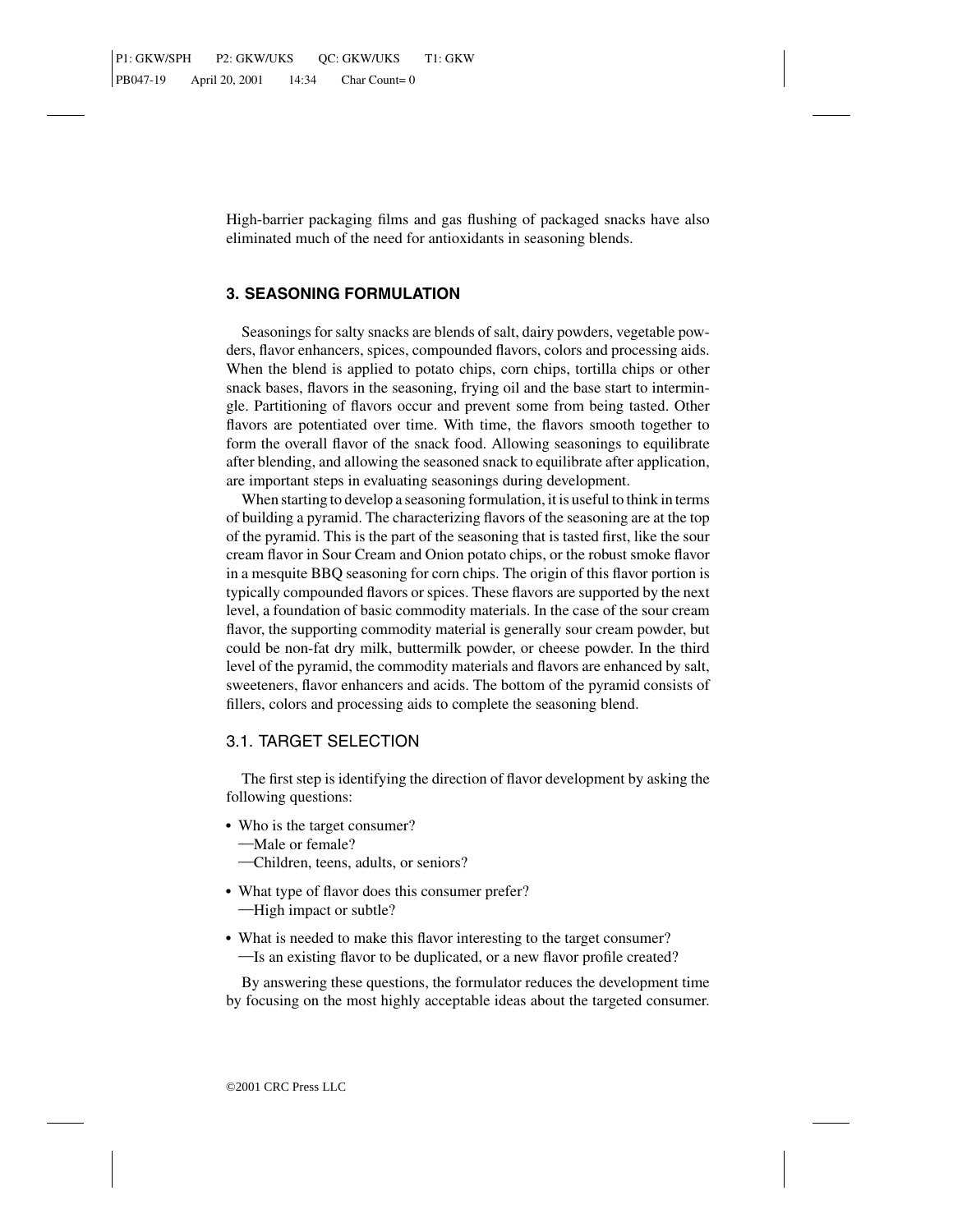The questions should not be answerable by too many categories. It is easy to say the product should appeal to everyone. Since this is impossible, it is best practice to focus on a specific segment of total population. Obviously, in all seasoning development projects it is best to target consumers who like to eat salty snacks with flavors applied to them. If the seasoning is going to be a BBQ, the product should be tested with consumers who buy BBQ-flavored products. Finally, the age group to be targeted should be considered. Many companies target consumers between ages 13–35. But snack seasonings that appeal to teens do not necessarily appeal to seniors.

## 3.2. SEASONING DEVELOPMENT EXAMPLE

A few basic concepts apply to formulating snack food seasonings:

- The process is trial and error. The formula should begin with typical usage levels of salt, fillers and enhancers, and then be adjusted as needed to suit the snack base and consumer expectations.
- A usage level of 6% can be assumed for the seasoning initially, with the final level to be decided after the formula has been tested at several higher and lower levels with consumers.
- The existence of a product that fits the flavor profile under development should be determined. Different products that resemble the flavor being developed should be screened. If a match exists, the ingredients listing of the product should be reviewed for ideas for duplicating the overall flavor profile of the snack seasoning.
- Formulation should begin with a cost target in mind, but with enough room left in the cost allowance for subsequent changes in the formula.
- All the formula constraints should be considered before actual formulation is begun. Does the seasoning need to be kosher? Consist of natural flavors? Is MSG allowed?

The best way to describe seasoning formulation techniques is by using an example like development of a sour cream and onion seasoning for potato chips. It is assumed that consumer research has identified the following characteristics about the target customer:

- The target is teens and young adults, male and female.
- The target customer prefers strong, bold flavors.
- The target customer eats many of the existing sour cream and onion snacks on the market, but would prefer a new flavor profile because current offerings are "tired and old fashioned."
- The expected usage level for the seasoning is 7%.

From the flavor profile target, the formulator knows that salt, sour cream and onion are necessary ingredients in the formula. Simply making a blend of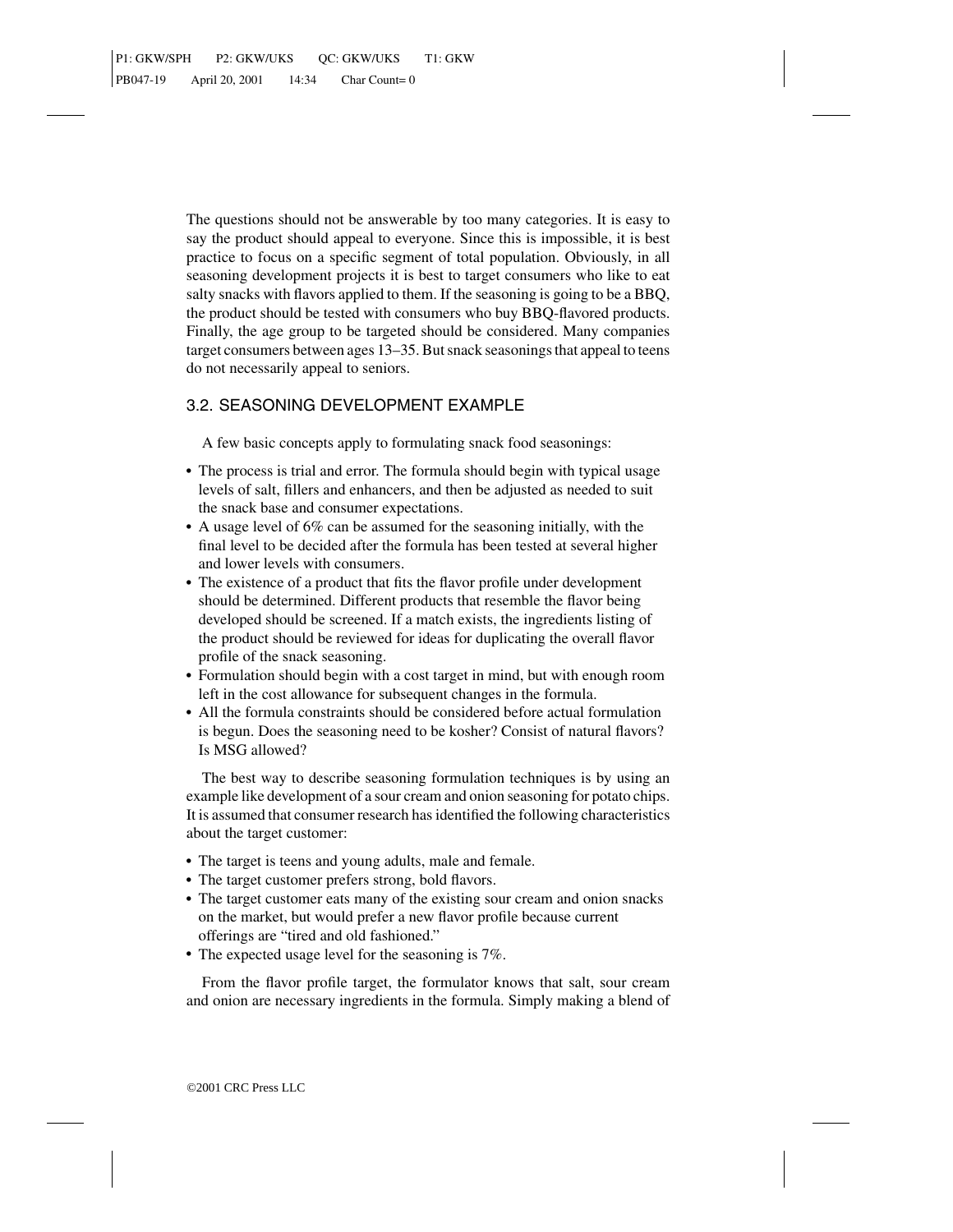33% salt, 33% onion and 33% sour cream powder could be the beginning of a seasoning, but the formula would not be balanced. It lacks complexity and would be cost-prohibitive. The formulator must next think about the ingredients needed to balance the flavor profile, enhance the flavor system and provide visual appeal to the finished product.

Initially, several adjustments can be made to the formula based on information available at the beginning of the project. Since the application level for the seasoning will be 7%, the formulator can begin by reducing the level of salt in the formula to 22%. This results in a salt content of  $0.07 \times 22$ , or 1.54% in the finished product. The salt content for most snacks is 1.50–1.90%. This formula can start on the low side of the range because salt-enhancing ingredients will be added later. Sour cream powder is expensive, selling for \$1.50–\$2.00 per pound, so the formulator reduces the sour cream powder to 20%. At this level, the sour cream powder provides adequate mouth feel and flavor to the seasoning blend. The onion powder is very high at  $33\%$  in the formula. Keeping in mind that the target consumer prefers high-impact flavors, it is still advisable to reduce the level of onion in the seasoning, so the level is changed to 10% for the first revision. Maltodextrin is added at 48% to return to a 100% formula. The first seasoning formula looks like the following:

| Maltodextrin      | 48.00%  |
|-------------------|---------|
| Salt              | 22.00%  |
| Sour cream powder | 20.00%  |
| Onion powder      | 10.00%  |
|                   | 100.00% |

Applying the blend to the potato chip base at 7% use level, the formulator observes good compatibility with the base, but it is still not a complete seasoning. The sour cream impact is too low. The overall flavor impact is low, except for the onion. The next step in formulating is to begin increasing the level of sour cream flavor without adversely affecting the overall cost of the seasoning.

The sour cream flavor impact can be enhanced by several methods besides increasing the dehydrated sour cream powder in the formula. Acidity is a key component in delivering impact to dairy seasonings. The formulator can add citric acid and lactic acid to give the impression of more sour cream. The formulator adds 0.5% citric acid and 1.00% lactic acid to increase the overall dairy impact of the seasoning. Another method is to add compounded sour cream flavors to the seasoning. Numerous flavors are available to fit the needed profile. The formulator selects one and adds it to the formula at 0.50%. In the case of sour cream, added sweetness sometimes helps increase the dairy impact. The formulator adds 5% dextrose and 5% non-fat dry milk to the seasoning in anattempt to round out the sour cream flavor. The first revised formula is: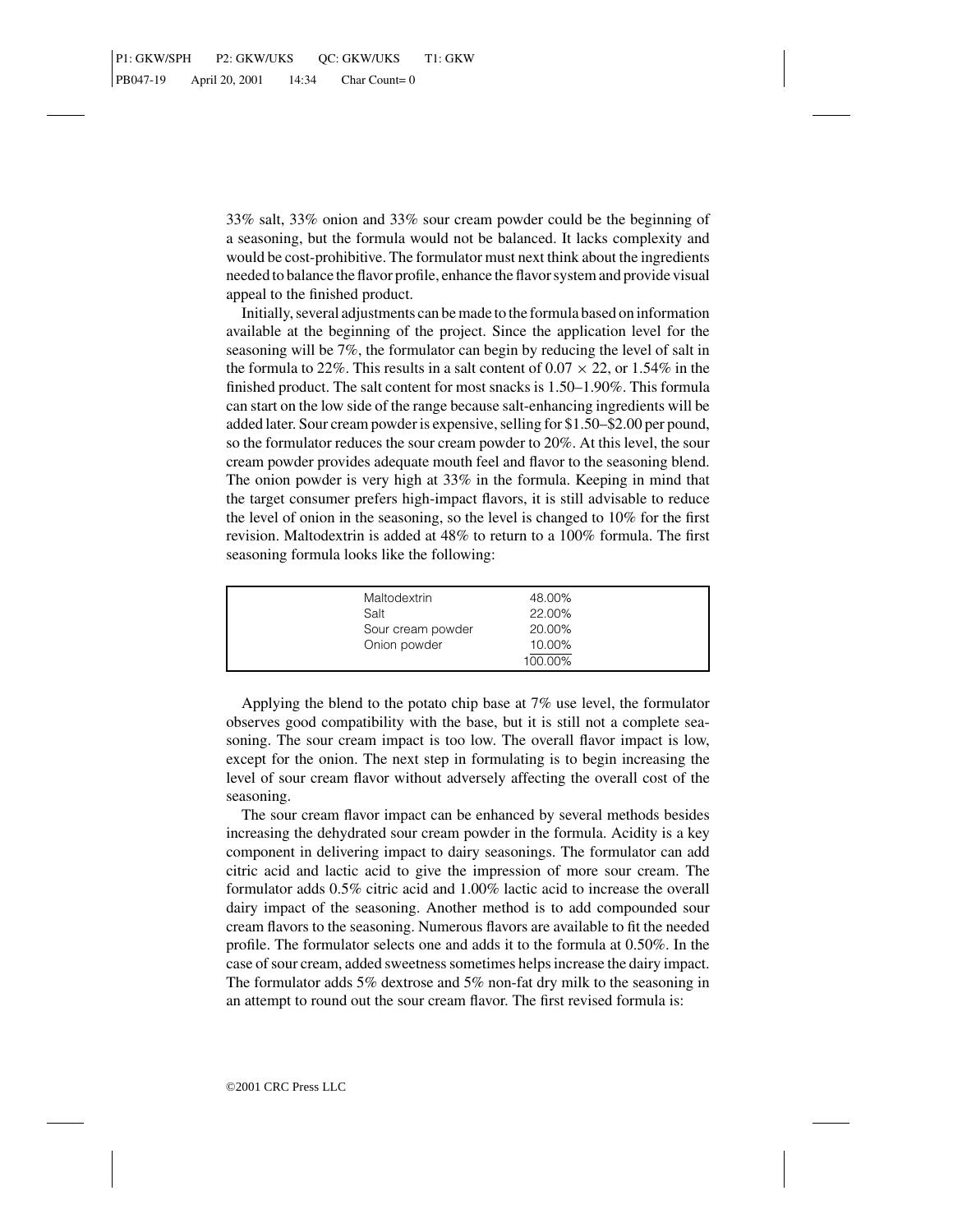| Maltodextrin      | 36.00%  |  |
|-------------------|---------|--|
| Salt              | 22.00%  |  |
| Sour cream powder | 20.00%  |  |
| Onion powder      | 10.00%  |  |
| Dextrose          | 5.00%   |  |
| Non-fat dry milk  | 5.00%   |  |
| Lactic acid       | 1.00%   |  |
| Citric acid       | 0.50%   |  |
| Compounded flavor | 0.50%   |  |
|                   | 100.00% |  |

Applying the seasoning to chips, the formulator can now taste elements of the appropriate sour cream flavor and impact, but the seasoning lacks depth and the flavor disappears too quickly. Next, the formulator adds 1.00% monosodium glutamate to the seasoning to help potentiate the overall flavor profile of the formula. Also, the formulator wants to make the onion part of the profile more complex. One way to do this is to change to toasted onion powder instead of white onion powder, or to add hydrolyzed vegetable protein to make the overall flavor meatier in character. The second revised formula is:

| Maltodextrin                 | 33.00%   |
|------------------------------|----------|
| Salt                         | 22.00%   |
| Sour cream powder            | 20.00%   |
| Toasted onion powder         | 10.00%   |
| Dextrose                     | 5.00%    |
| Non-fat dry milk             | $5.00\%$ |
| Hydrolyzed vegetable protein | $2.00\%$ |
| Lactic acid                  | 1.00%    |
| Monosodium glutamate         | 1.00%    |
| Citric acid                  | 0.50%    |
| Compounded flavor            | 0.50%    |
|                              | 100.00%  |

At this point, the formula is nearly completed. Only a few variables in the flavor profile remain to be optimized in this sour cream and onion seasoning. The formulator now adjusts the key variables up and down to get to the optimized formula.

The first step is to look at the sour cream level of the seasoning. In most consumer tests, responses indicate a need for more sour cream impact. Consumers almost always say they want more dairy impact in the flavors used for salty snack seasonings. In this formula, the sour cream impact is affected by the level of the compounded flavor, the sour cream powder level, the acid and the level of dextrose. At this stage, changes to the formulation should be bold moves, eliciting a definite response on impact. The revision should clearly be stronger than the previous formula. When impact in a formula is an issue, it is better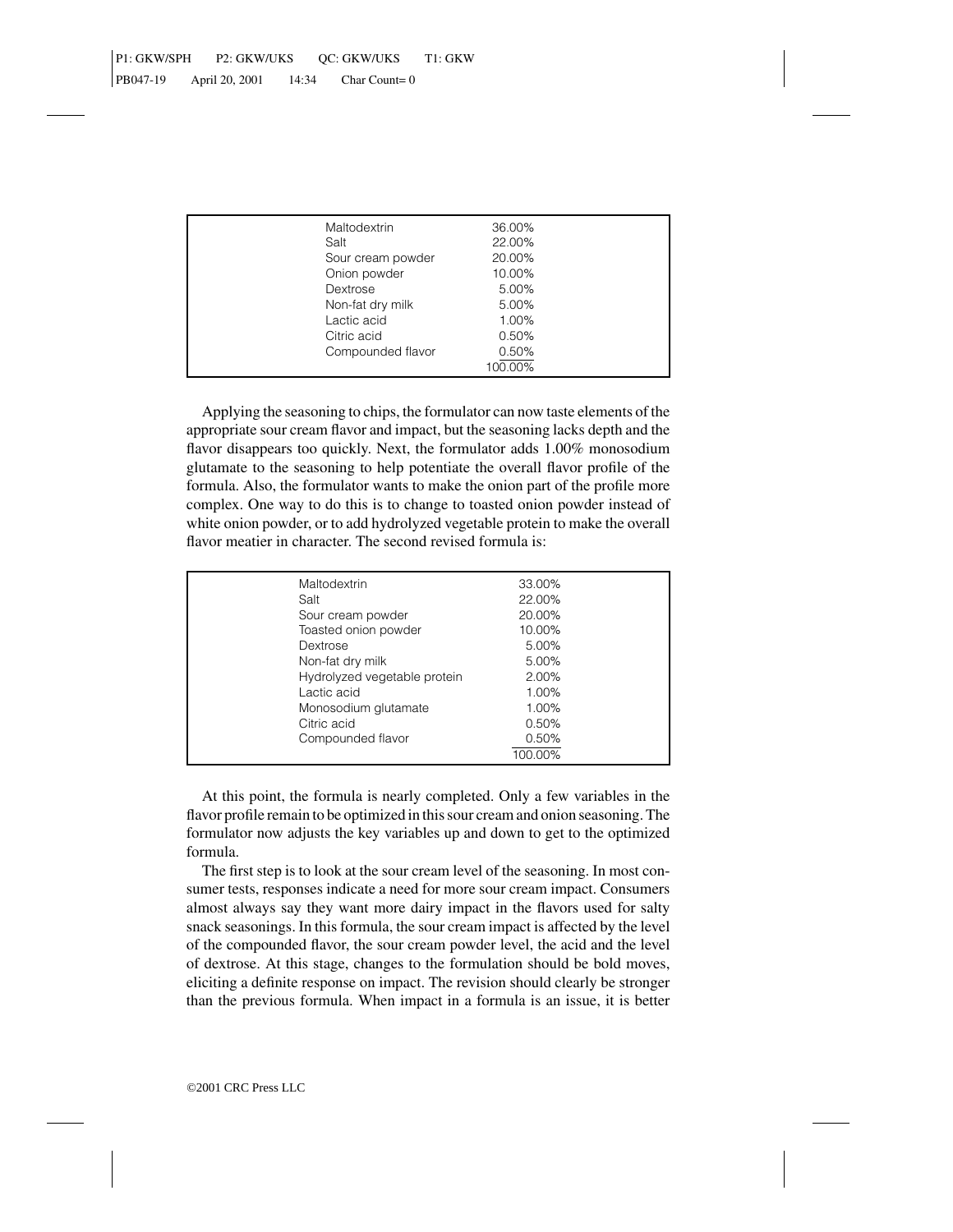to begin adjusting the flavor and acid rather than the sour cream powder level or sweetness. The current levels of sour cream and dextrose in the formula are adequate. A significant increase in the dehydrated sour cream powder would make the seasoning too expensive, and an increase in the dextrose would not significantly increase the overall sour cream flavor perception. The formulator starts by increasing the level of sour cream flavor from 0.5% to 1.00%. The level of acid is also raised by increasing the citric acid to 0.75% and the lactic acid to 2.00%. The third revised formula is:

| Maltodextrin                 | 30.25%    |
|------------------------------|-----------|
| Salt                         | 22.00%    |
| Sour cream powder            | 20.00%    |
| Toasted onion powder         | 10.00%    |
| Dextrose                     | 5.00%     |
| Non-fat dry milk             | 5.00%     |
| Hydrolyzed vegetable protein | $3.00\%$  |
| Lactic acid                  | $2.00\%$  |
| Monosodium glutamate         | 1.00%     |
| Citric acid                  | 0.75%     |
| Compounded flavor            | 1.00%     |
|                              | I  በበ በበ% |
|                              |           |

The onion flavor level is rebalanced in the next step. After adjusting the sour cream flavor and acid system, the overall onion impact is weaker. Also, the toasted onion powder has slightly less impact than the white onion powder initially used in the formula. The level of toasted onion powder is increased to 15%, and 5% white onion powder is added to the formula. More depth is added to the onion flavor by increasing the MSG slightly to 2.00% and increasing the HVP to 3.00%. The fourth revised formula is:

| Maltodextrin                 | 19.25%   |
|------------------------------|----------|
| Salt                         | 22.00%   |
| Sour cream powder            | 20.00%   |
| Toasted onion powder         | 15.00%   |
| Onion powder                 | 5.00%    |
| Dextrose                     | 5.00%    |
| Non-fat dry milk             | 5.00%    |
| Hydrolyzed vegetable protein | $3.00\%$ |
| Lactic acid                  | 2.00%    |
| Monosodium glutamate         | 2.00%    |
| Citric acid                  | 0.75%    |
| Compounded flavor            | 1.00%    |
|                              | 100.00%  |

From a flavor standpoint, formulation of the seasoning is complete. However, consumers also "eat" with their eyes. So the visual appeal of the seasoning blend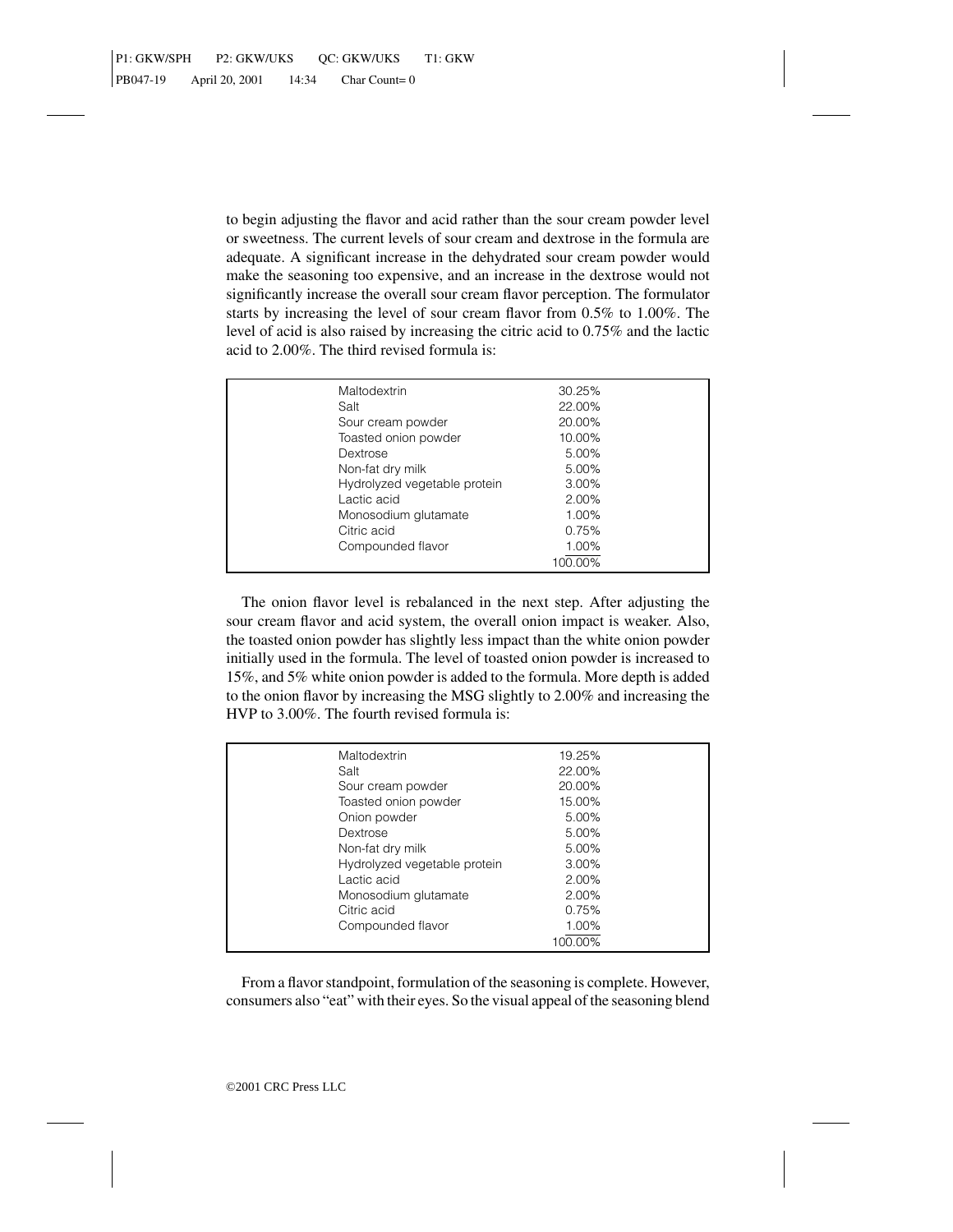is just as important as the taste. The current seasoning blend has an off-white to beige color and becomes virtually invisible when applied to the potato chips. Consumers generally need a visual signal that the snack food is seasoned and contains added flavor. As a result, the next step is to focus on appearance of the seasoning blend.

Sour cream and onion seasonings historically have included a green leafy material to give a visual signal that a seasoning has been added to the chips. Looking at other similar food items, like ready-to-eat sour cream dip products, can give assistance in deciding the type of appearance characteristics to be added. In this case, dehydrated green onion, dehydrated parsley, or a fabricated soy particulate with added FD&C colors could be used to improve the appearance of the seasoning. The formulator should evaluate each possibility for use in the formula. For most snack items, dehydrated parsley is the best choice. It is bright green in color and is available in a range of sizes and prices. But parsley or green onion would not be acceptable choices if the finished product were to be exposed to light for prolonged periods. Photo-oxidation is a concern in cases where plant material containing chlorophyll can oxidize the oils to cause off-flavors in the seasoning and finished product. In cases where light sensitivity is an issue (like see-through bags), the bits containing color would be the preferred material. Parsley flakes are added at 3.00% for visual appeal for the fifth revised formula:

| Maltodextrin                 | 16.25%   |
|------------------------------|----------|
| Salt                         | 22.00%   |
| Sour cream powder            | 20.00%   |
| Toasted onion powder         | 15.00%   |
| Onion powder                 | 5.00%    |
| Dextrose                     | 5.00%    |
| Non-fat dry milk             | 5.00%    |
| Parsley flakes               | 3.00%    |
| Hydrolyzed vegetable protein | $3.00\%$ |
| Lactic acid                  | 2.00%    |
| Monosodium glutamate         | $2.00\%$ |
| Citric acid                  | 0.75%    |
| Compounded flavor            | 1.00%    |
|                              | 100.00%  |

The final phase in seasoning development is to adjust the formula to facilitate problem-free application to the snack base. There are two parts in this step, protecting hygroscopic materials from excessive water absorption and adding free-flow agent. To protect the formula from excessive water absorption, a liquid vegetable oil is added to the formula. In the sour cream and onion formula being developed, 0.5% vegetable oil is added. Partially hydrogenated soybean oil is commonly used for this purpose. The vegetable oil typically is added in the plating stage of manufacturing the seasoning, usually after the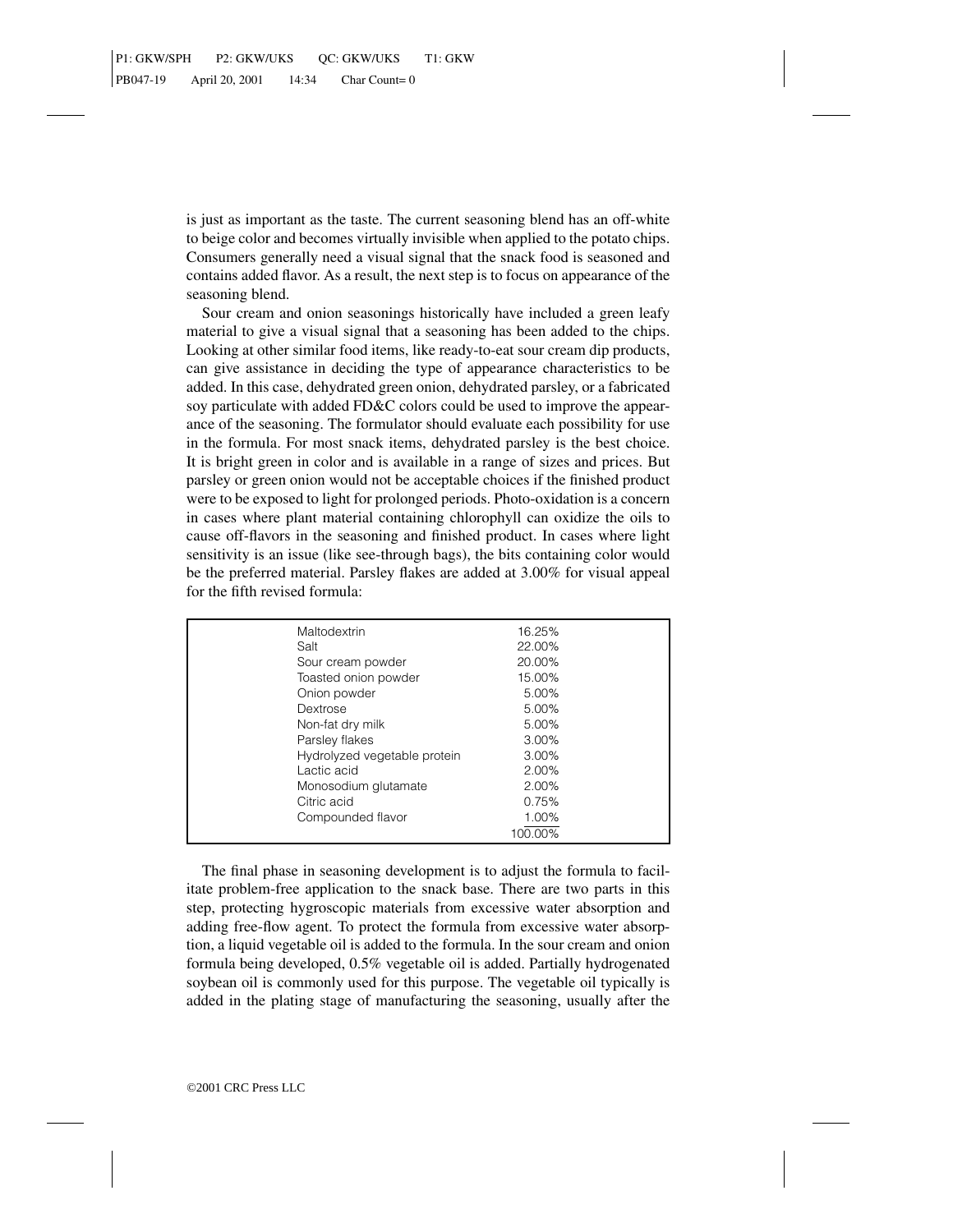addition of salt, MSG, maltodextrin and any other granulated ingredients. A blending step follows the addition of the vegetable oil to adequately spread the oil across the ingredients in the blend. Any hygroscopic materials should be added to the seasoning blend following the vegetable oil. An additional blending step completely coats the hygroscopic materials, forming an effective barrier against moisture absorption. After addition of all the remaining ingredients and a blending step, the free-flow agent is added as the last ingredient.

The free-flow agent of choice in most seasoning applications is silicon dioxide, although tricalcium phosphate also is popular. Silicon dioxide is a smallparticle-size, powdery material with a large surface area. When applied to seasoning blends, silicon dioxide coats the ingredients and reduces the tendency for agglomeration. A free-flowing seasoning is necessary for even application of the seasoning to the snack base. To complete the sour cream and onion formula,  $1.00\%$  silicon dioxide is added:

| Maltodextrin                 | 14.75%  |
|------------------------------|---------|
| Salt                         | 22.00%  |
| Sour cream powder            | 20.00%  |
| Toasted onion powder         | 15.00%  |
| Onion powder                 | 5.00%   |
| Dextrose                     | 5.00%   |
| Non-fat dry milk             | 5.00%   |
| Parsley flakes               | 3.00%   |
| Hydrolyzed vegetable protein | 3.00%   |
| Lactic acid                  | 2.00%   |
| Monosodium glutamate         | 2.00%   |
| Citric acid                  | 0.75%   |
| Vegetable oil                | 0.50%   |
| Silicon dioxide              | 1.00%   |
| Compounded flavor            | 1.00%   |
|                              | 100.00% |

At this point, the basic seasoning formulation work is complete. Additional consumer testing on the use level is an important final step. The seasoning may be good at 7% use level, but have a higher acceptability with consumers at 8% use level. This is a final checkpoint with consumers for overall acceptability of the seasoning formulation.

Once the formulation work and consumer testing are complete, the formula should be checked for shelf stability. Studies on the seasoning in its packaging material, and on the finished, seasoned, packaged snack product are recommended. These tests will indicate any ingredient interaction or stability problems with the seasoning blend. All shelf life test products should be compared to frozen control, held at  $0°F (-18°C)$  or lower for the duration of the test. It is good practice to collect analytical data on the control before starting the test and also on each shelf life sample evaluated. After successful completion of shelf life testing, the new formula is ready for the marketplace.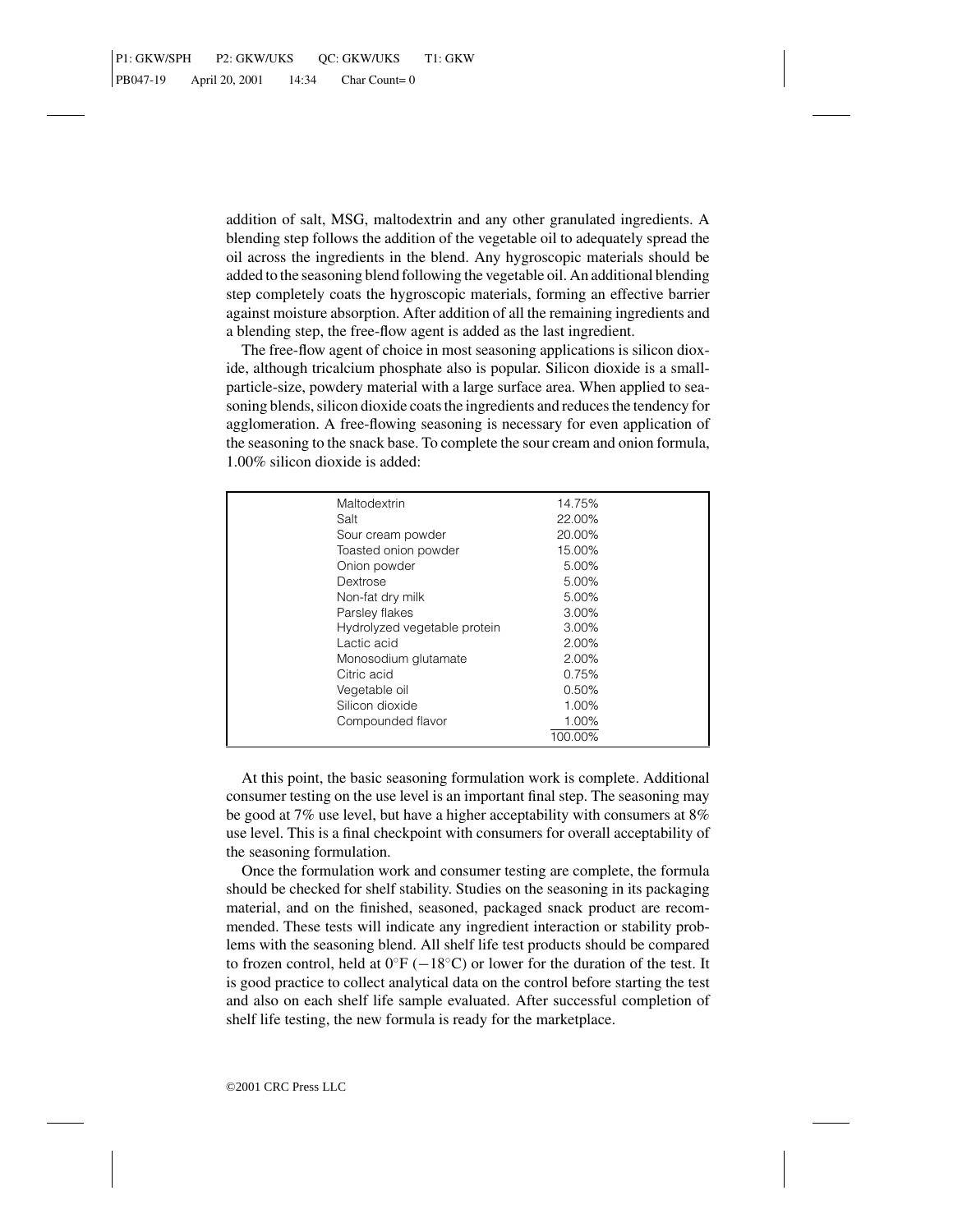The process for developing a seasoning is similar whether it is Sour Cream and Onion, BBQ or Nacho Cheese. The same basic steps are followed:

- Start with demographic information about the target audience and ask questions about the type of seasoning these consumers prefer.
- Identify the ingredients and flavors that must be in the formula.
- Add the basic elements of the seasoning and begin building each part of the flavor profile by adjusting levels.
- Check the appearance of the seasoning on the snack product.
- Make sure the seasoning has the correct flowability to ensure problem-free application and adhesion.
- Consumer test the seasoning at several points during the development process

## **4. SEASONING OF MAJOR SNACK FOODS**

The development of seasonings requires trial and error and repeated consumer testing. Another consideration in the development of formulation seasonings is the effects of base interaction on flavor perception.

## 4.1. EFFECTS OF APPLICATION METHOD ON FLAVOR SELECTION

The method of applying the seasoning blend will affect the formulation. The most common method for applying seasonings to snacks is to use an inclined drum tumbler. The seasoning is metered into the tumbler and introduced as a curtain of powder across the tumbling snack chips. In some cases, oil is sprayed into the tumbler to help the seasoning adhere to the chips. It is important to keep the seasoning free flowing when applied in this manner. Appropriate attention to the level of free-flow agent added to the formula is essential. The formula must be free-flowing in the snack manufacturer's processing facility, not just in the seasoning blender's facility.

Selection of ingredients for seasonings applied as a dry powder in a tumbler usually is limited to spray-dried and encapsulated flavors. Plated flavors and liquid flavors may flash off during the application process if the flavors are volatile and the temperature of the snack chip at the time of application is too high. Spray-dried and encapsulated flavors usually have a longer shelf life than plated or liquid flavors.

Another method for applying seasonings to snacks is to spray on a slurry of oil and seasoning. In this case, the seasoning is added at levels up to 40% to vegetable oil and then sprayed on the snack base. The seasoning-oil mixture is kept agitated to prevent the slurry from separating. Slurries are applied to snack bases at levels of 10–20%. Ingredients selected for seasonings applied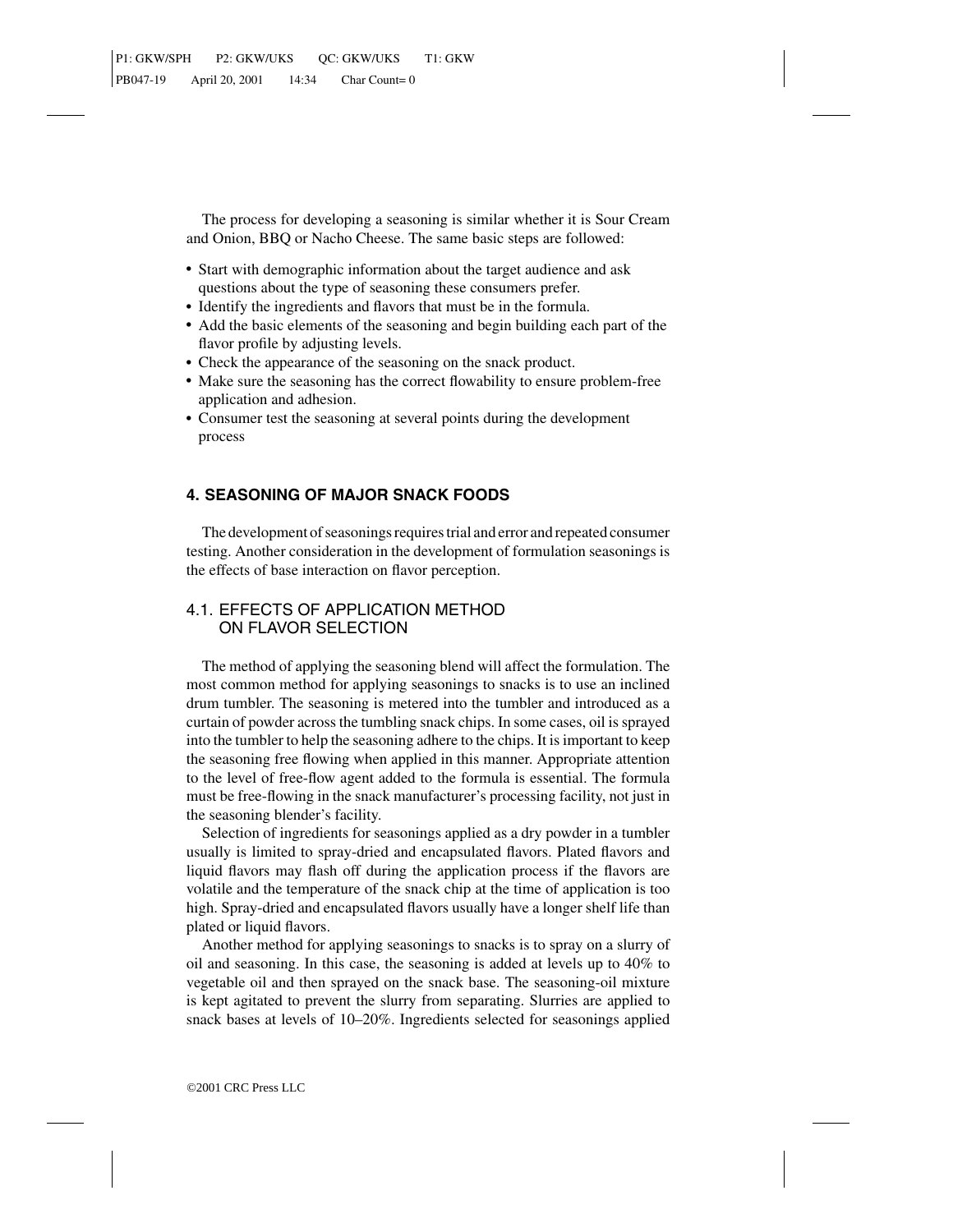by this method typically also are spray-dried or encapsulated for the same reason described for the dry powder method. Some flavor suppliers produce seasonings in a paste form that is primarily oil-soluble and may be used in this type of application. The pastes contain flavors, acid, colors and flavor enhancers. They usually do not contain fillers, and sometimes are referred to as flavor concentrates. The slurry would consist of oil, flavor paste and salt. The use of a flavor paste in this manner is not common.

The slurry concept is also used with water as the carrier. In this case, seasonings are formulated for mixing with water, maltodextrin and starches into a slurry that is sprayed on a snack base. The moisture is removed from the finished product in a final drying step. The resulting product is lower in oil content than the oil slurry application method. This method is primarily used in low-fat snack products where oil spray is not permitted. The downside of this type of application is heat abuse of the seasoning flavor system. The heat used to quickly dry the snack also volatilizes the flavor components of the seasoning blend, resulting in an unbalanced flavor or loss of impact. Encapsulated flavors that are insoluble in water, and do not melt, are the best choice for formulating seasonings for this application method.

#### 4.2. POTATO CHIPS

Development of seasoning blends for potato chips is straightforward. Not many corrections are needed for this type of base. Potato chips generally are bland, carrying only the flavor of the frying oil. The overall surface area of the chip may require additional consideration for use level. For example, a seasoning developed for a flat, thin potato chip requires a lower use level to deliver the same flavor impact than seasoning required to deliver flavor on a thicker, ripple-cut potato chip.

Large potato chip operations may use two-stage seasoning. All chips are salted directly out of the fryer, then split into two or more streams. Some chips go directly to packaging, others may go to a tumbler where seasoning is applied dry if used, and then on to separate packaging line. Seasoning blends for potato chips have reduced salt content compared to blends developed for tortilla chips or extruded snacks because some salt is already on the base. Two-stage seasoning is not done with tortilla chips, corn chips or corn puffs, and the rate of seasoning application on these products is typically monitored by rapid salt analysis.

Seasonings are usually applied at use levels of 6–8% on salted potato chips.

## 4.3. TORTILLA CHIPS

Yellow corn and white corn tortilla chips need additional flavor impact in seasonings to overcome the taste of the corn base. When the tortilla base is made from dehydrated masa, the flavor system in the seasoning needs to be much stronger to overcome the reduced flavor of the corn.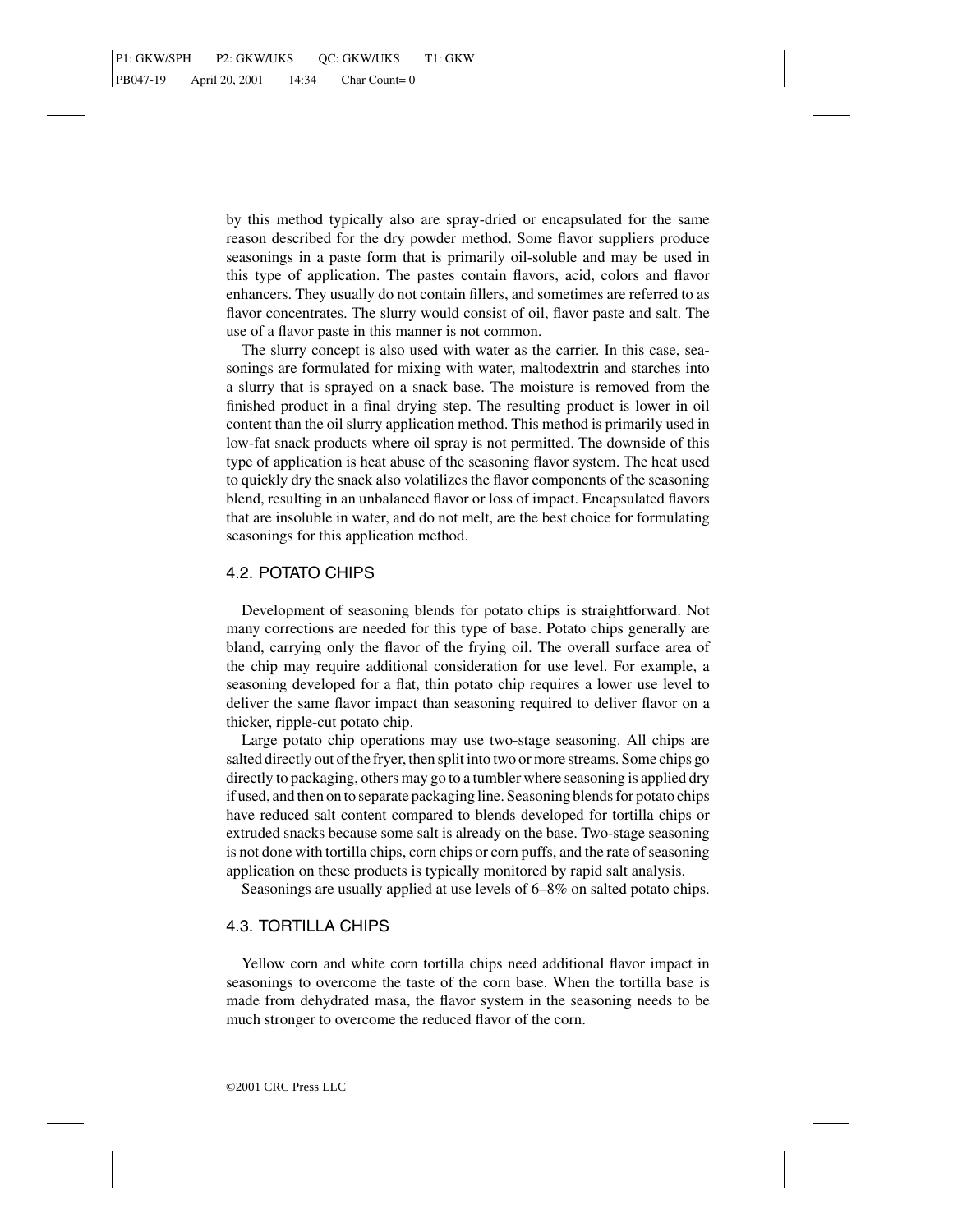If only salt is applied, this is done downstream from the fryer. The salt contents of tortilla chip seasonings will be 22–25% and higher than for potato chips, to compensate for lack of salt on the base.

Use levels for tortilla chip seasonings generally are 8–10%. In addition, 3%– 4% spray oil is added to help adhere the seasoning to the base.

## 4.4. CORN CHIPS

Corn chips have very high fried corn flavor, which overwhelms most attempts at seasoning. Stronger flavors must be used in formulating seasonings for this type of base. Corn chips are generally salted in a tumbler away from the fryer.

If used, the level of seasonings for corn chips generally is 8–10%.

#### 4.5. PRETZELS

Pretzels are a difficult base to flavor. Seasonings will not adhere to the smooth crusty surface. Manufacturers of flavored pretzels must either break open the pretzels to expose the porous internal structure or apply the seasoning using a sticky adhesive that dries onthe surface of the pretzel. Flavors may be added to pretzels internally, but the flavor release is not as immediate as the seasoning applied to the surface of the pretzel.

Pretzels generally are formulated to be low- or no-fat. This presents flavoring problems because of the need for fat to help carry and sustain flavors throughout eating of the snack. Low-fat bases with applied seasonings tend to have a strong initial impact, but the flavor quickly disappears and the taste of the base takes over.

#### 4.6. EXTRUDED SNACKS

Extruded snacks, whether fried or baked, usually are flavored using a slurry of oil and seasoning. The extremely porous surfaces of snacks absorb oil readily. This causes the flavor to be masked somewhat making additional seasoning necessary. All the salt is in the seasoning, which typically has a salt content of  $10-15%$ .

The use level for seasonings applied to extruded snacks is typically 10–15%.

#### **5. SUGGESTED READING**

Ashrust, P. R., ed., 1995. *Food Flavorings*. 2nd edition. Blackie Academic & Professional, London.

Burdock, G. A., ed., 1995. *Fenaroli's Handbook of Flavor Ingredients, Vols. I and II*. 3rd edition. CRC Press, Boca Raton, Florida.

Heath, H. B. and G. A. Reineccius, 1986. *Flavor and Technology*. Avi-Van Nostrand Reinhold, New York